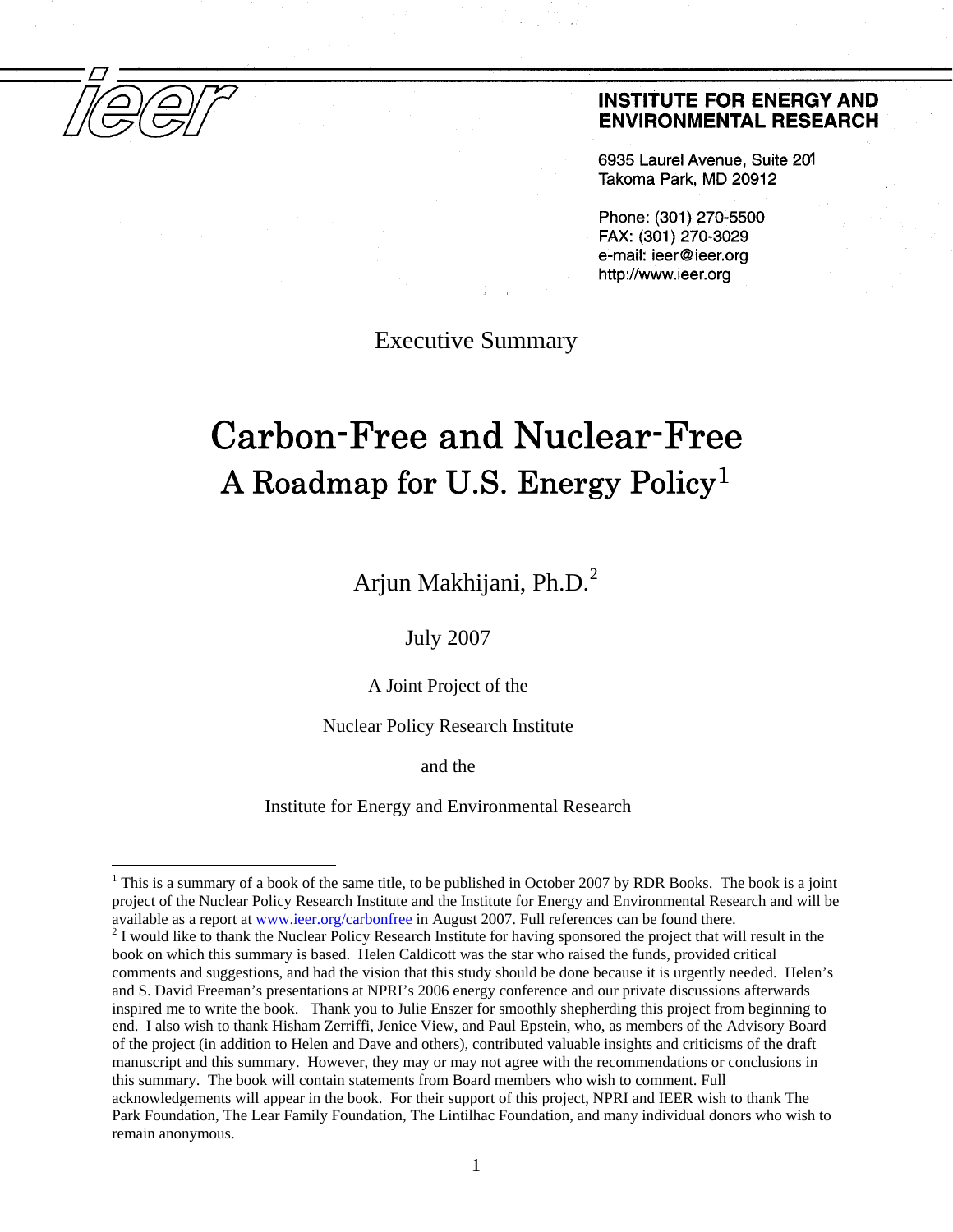$\overline{A}$  three-fold global energy crisis has emerged since the 1970s; it is now acute on all three fronts:

- 1. **Climate disruption:** Carbon dioxide (CO<sub>2</sub>) emissions due to fossil fuel combustion are the main anthropogenic cause of severe climate disruption, whose continuation portends grievous, irreparable harm to the global economy, society, and current ecosystems.
- 2. **Insecurity of oil supply:** Rapid increases in global oil consumption and conflict in and about oil exporting regions make prices volatile and supplies insecure.
- 3. **Nuclear proliferation:** Non-proliferation of nuclear weapons is being undermined in part by the spread of commercial nuclear power technology, which is being put forth as a major solution for reducing  $CO<sub>2</sub>$  emissions.

After a decade of global division, the necessity for drastic action to reduce  $CO<sub>2</sub>$  emissions is now widely recognized, including in the United States, as indicated by the April 2007 opinion by the U.S. Supreme Court<sup>[3](#page-1-0)</sup> that  $CO_2$  is a pollutant and by the plethora of bills in the U.S. Congress. Many of the solutions offered would

point the United States in the right direction, by recognizing and codifying into law and regulations the need to reduce  $CO<sub>2</sub>$  emissions. But much more will be needed. Moreover, most of the solutions being offered are likely to be inadequate to the task and some, such as the expansion of nuclear power or the widespread use of food crops for making fuel, are likely to compound the world's social, political, and security ills. Some, like production of biofuels from Indonesian palm oil, may even aggravate the emissions of  $CO<sub>2</sub>$ .

The necessity for drastic action to reduce CO<sub>2</sub> emissions is now widely recognized.

Our report, of which this is a summary, examines the technical and economic feasibility of achieving a U.S. economy with zero- $CO<sub>2</sub>$  emissions without nuclear power. This is interpreted as an elimination of all but a few percent of  $CO<sub>2</sub>$  emissions or complete elimination with the possibility of removing from the atmosphere some  $CO<sub>2</sub>$  that has already been emitted. We set out to answer three questions:

- Is it possible to physically eliminate  $CO<sub>2</sub>$  emissions from the U.S. energy sector without resort to nuclear power, which has serious security and other vulnerabilities?
- Is a zero-CO<sub>2</sub> economy possible without purchasing offsets from other countries that is, without purchasing from other countries the right to continue emitting  $CO<sub>2</sub>$ in the United States?
- Is it possible to accomplish the above at reasonable cost?

<span id="page-1-0"></span> $\overline{a}$ <sup>3</sup> On the Internet at www.supremecourtus.gov/opinions/06pdf/05-1120.pdf.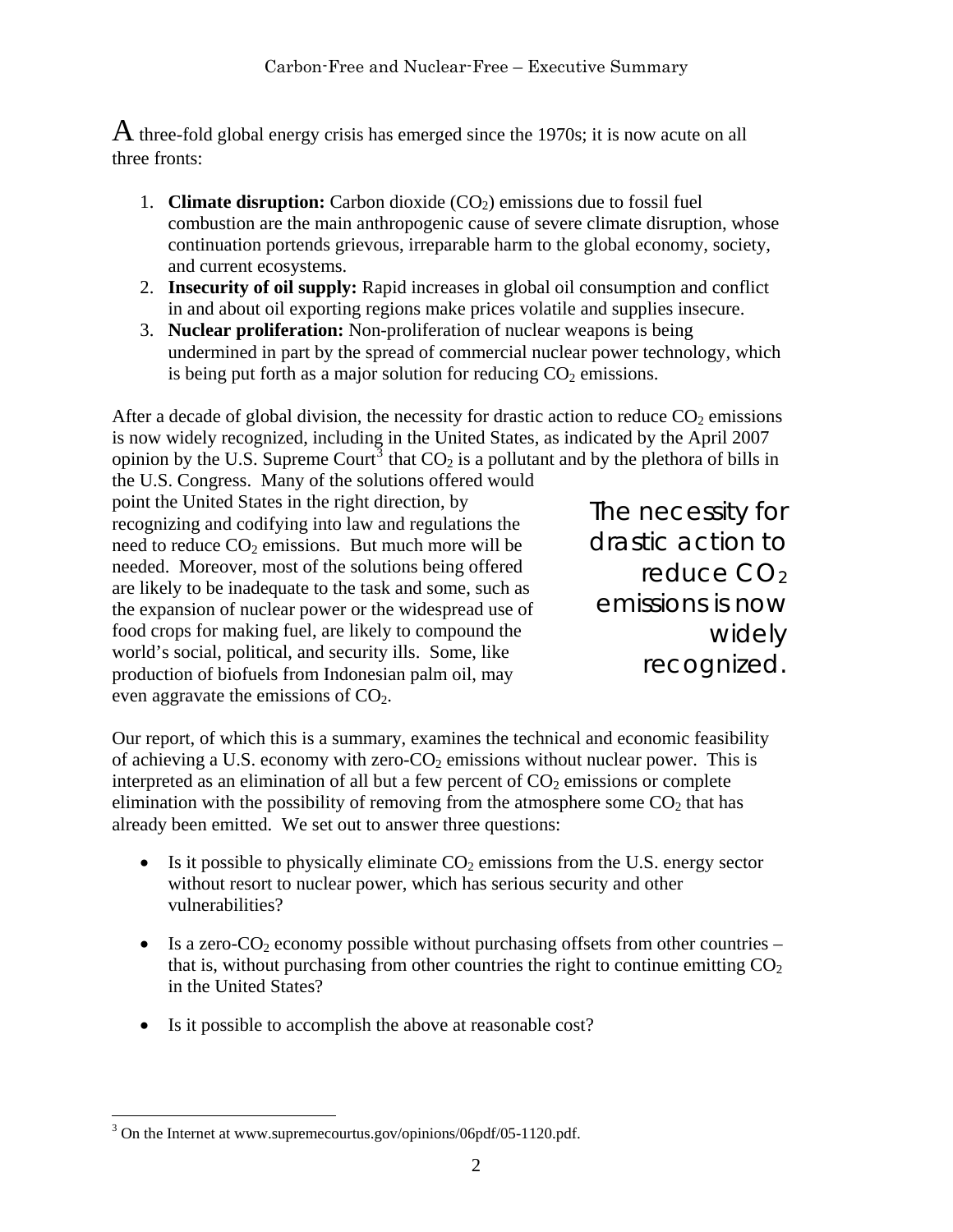#### **Central Finding**

The overarching finding of this study is that a zero-CO<sub>2</sub> U.S. economy can **be achieved within the next thirty to fifty years without the use of nuclear power and without acquiring carbon credits from other countries. In other**  words, actual physical emissions of CO<sub>2</sub> from the energy sector can be **eliminated with technologies that are now available or foreseeable. This can be done at reasonable cost while creating a much more secure energy supply than at present. Net U.S. oil imports can be eliminated in about 25 years. All three insecurities** – **severe climate disruption, oil supply and price insecurity, and nuclear proliferation via commercial nuclear energy** – **will thereby be addressed. In addition, there will be large ancillary health benefits from the elimination of most regional and local air pollution, such as high ozone and particulate levels in cities, which is due to fossil fuel combustion.** 

The achievement of a zero- $CO<sub>2</sub>$  economy without nuclear power will require unprecedented foresight and coordination in policies from the local to the national, across all sectors of the energy system. Much of the ferment at the state and local level, as well as some of the proposals in Congress, are already pointed in the right direction. But a

clear long-term goal is necessary to provide overall policy coherence and establish a yardstick against which progress can be measured.

A zero- $CO<sub>2</sub>$  U.S. economy without nuclear power is not only achievable – it is necessary for environmental protection and security. *Even the process of the United States setting a goal of a zero-CO2, nuclear-free economy and taking initial firm steps towards it will transform global energy politics in the immediate future and establish the United States as a country that leads by example rather than one that preaches temperance from a barstool.* 

A zero-CO $2$  U.S. economy without nuclear power is not only achievable – it is necessary for environmental protection and security.

The tables on pages 18-22 provide a sketch of the roadmap to a zero- $CO<sub>2</sub>$  economy with estimates of dates at which technologies can be deployed as well as research, development, and demonstration recommendations.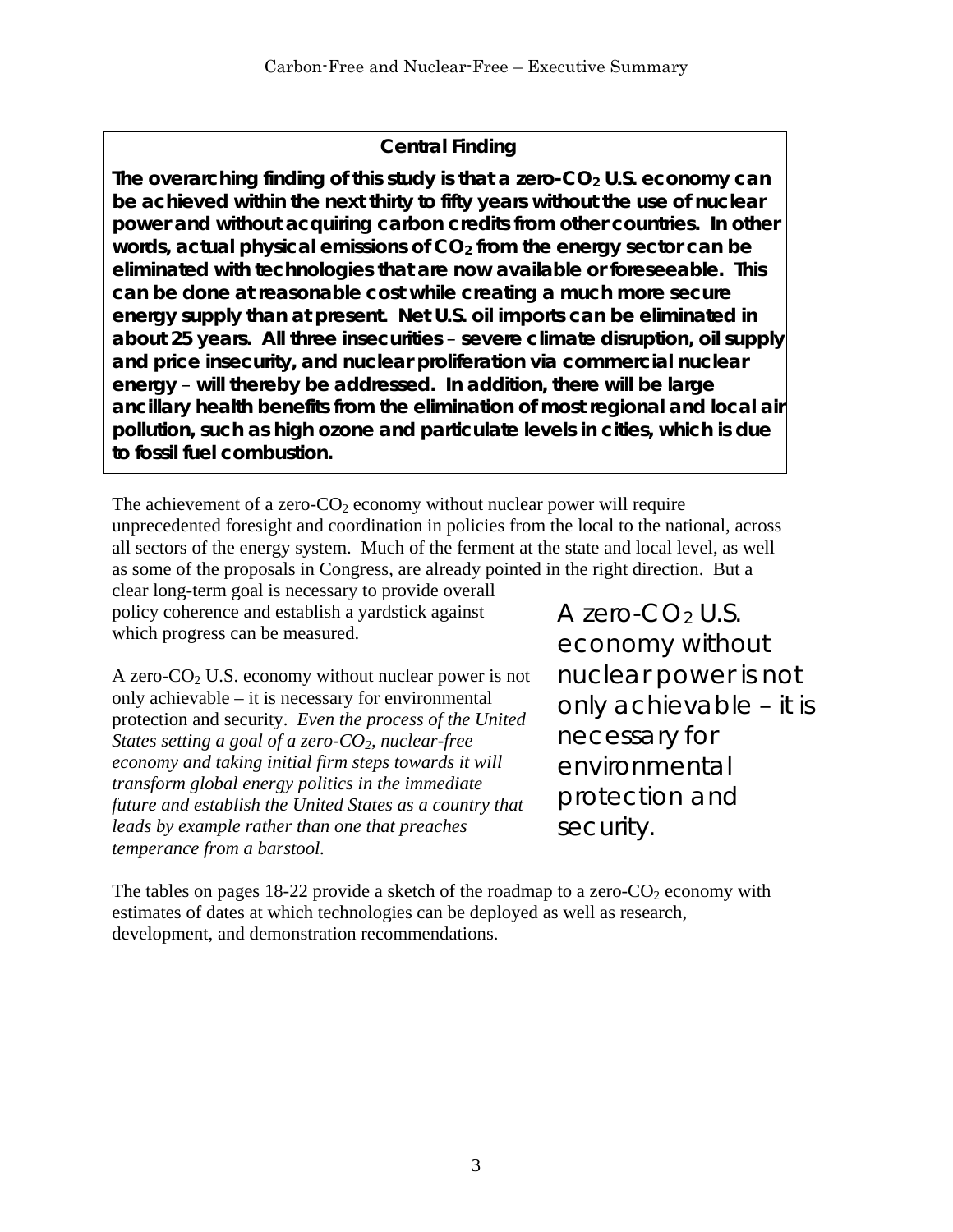## **Recommendations: The Clean Dozen**

The 12 most critical policies that need to be enacted as urgently as possible for achieving a zero- $CO<sub>2</sub>$  economy without nuclear power are as follows.

- 1) Enact a physical limit of  $CO<sub>2</sub>$  emissions for all large users of fossil fuels (a "hard cap") that steadily declines to zero prior to 2060, with the time schedule being assessed periodically for tightening according to climate, technological, and economic developments. The cap should be set at the level of some year prior to 2007, so that early implementers of  $CO<sub>2</sub>$  reductions benefit from the setting of the cap. Emission allowances would be sold by the U.S. government for use in the United States only. There would be no free allowances, no offsets and no international sale or purchase of  $CO<sub>2</sub>$  allowances. The estimated revenues – approximately \$30 to \$50 billion per year – would be used for demonstration plants, research and development, and worker and community transition.
- 2) Eliminate all subsidies and tax breaks for fossil fuels and nuclear power (including guarantees for nuclear waste disposal from new power plants, loan guarantees, and subsidized insurance).
- 3) Eliminate subsidies for biofuels from food crops.
- 4) Build demonstration plants for key supply technologies, including central station solar thermal with heat storage, large- and intermediate-scale solar photovoltaics, and  $CO<sub>2</sub>$  capture in microalgae for liquid fuel production.
- 5) Leverage federal, state and local purchasing power to create markets for critical advanced technologies, including plug-in hybrids.
- 6) Ban new coal-fired power plants that do not have carbon storage.
- 7) Enact at the federal level high efficiency standards for appliances.
- 8) Enact stringent building efficiency standards at the state and local levels, with federal incentives to adopt them.
- 9) Enact stringent efficiency standards for vehicles and make plug-in hybrids the standard U.S. government vehicle by 2015.
- 10) Put in place federal contracting procedures to reward early adopters of  $CO<sub>2</sub>$ reductions.
- 11) Adopt vigorous research, development, and pilot plant construction programs for technologies that could accelerate the elimination of  $CO<sub>2</sub>$ , such as direct solar hydrogen production (photosynthetic, photoelectrochemical, and other approaches), hot rock geothermal power, and integrated gasification combined cycle plants using biomass with a capacity to sequester the  $CO<sub>2</sub>$ .
- 12) Establish a standing committee on Energy and Climate under the U.S. Environmental Protection Agency's Science Advisory Board.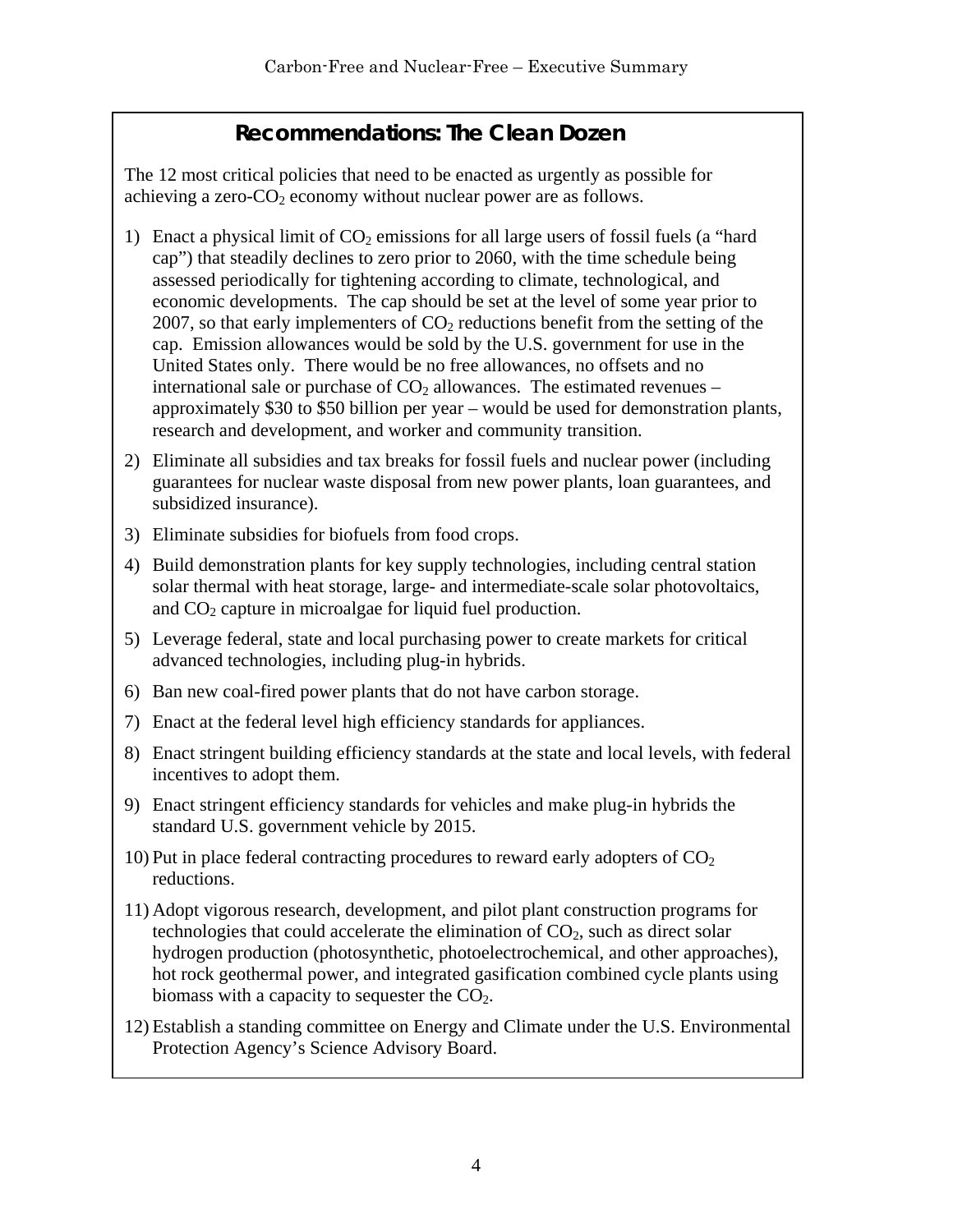## <span id="page-4-0"></span>**Main Findings**

#### Finding 1: A goal of a zero-CO<sub>2</sub> economy is necessary to minimize harm related to **climate change.**

According to the Intergovernmental Panel on Climate Change, global  $CO<sub>2</sub>$  emissions would need to be reduced by 50 to 85 percent relative to the year 2000 in order to limit average global temperature increase to 2 to 2.4 degrees Celsius relative to pre-industrial times. A reduction of 80% in total U.S.  $CO<sub>2</sub>$  emissions by 2050 would be entirely inadequate to meet this goal. It still leaves U.S. emissions at about 2.8 metric tons per person.

A global norm of emissions at this rate would leave worldwide  $CO<sub>2</sub>$  emissions almost as high as in the year 2000.[4](#page-4-0) In contrast, if a global norm of approximately equal per person emissions by 2050 is created along with a 50 percent global reduction in emissions, it would require an approximately 88 percent reduction in U.S. emissions. An 85 percent global reduction in  $CO<sub>2</sub>$ emissions corresponds to a 96 percent reduction for the United States. An allocation of emissions by the standard of cumulative historical contributions would be even more stringent.

A U.S. goal of zero- $CO<sub>2</sub>$ , defined as being a few percent on either side of zero relative to 2000, is both necessary and prudent for the protection of global climate. It is also achievable at reasonable cost.

Finding 2: A hard cap on  $CO<sub>2</sub>$  emissions -- that is, a **fixed emissions limit that declines year by year until it reaches zero – would provide large users of fossil**  fuels with a flexible way to phase out  $CO<sub>2</sub>$  emissions. **However, free allowances, offsets that permit emissions by third party reductions[5](#page-4-0) , or international trading of allowances, notably with**  developing countries that have no  $CO<sub>2</sub>$  cap, would **undermine and defeat the purpose of the system. A measurement-based physical limit, with appropriate enforcement, should be put into place.** 

#### **Summary of Main Findings**

- 1. A goal of a zero- $CO<sub>2</sub>$ economy is necessary to minimize harm related to climate change.
- 2. A hard cap on  $CO<sub>2</sub>$  emissions  $$ that is, a fixed emissions limit that declines year by year until it reaches zero – would provide large users of fossil fuels with a flexible way to phase out  $CO<sub>2</sub>$ emissions. However, free allowances, offsets that permit emissions by third party reductions, or international trading of allowances, notably with developing countries that have no  $CO<sub>2</sub>$  cap, would undermine and defeat the purpose of the system. A measurement-based physical limit, with appropriate enforcement, should be put into place.
- 3. A reliable U.S. electricity sector with zero- $CO<sub>2</sub>$  emissions can be achieved without the use of nuclear power or fossil fuels.
- 4. The use of nuclear power entails risks of nuclear proliferation, terrorism, and serious accidents. It exacerbates the problem of nuclear waste and perpetuates vulnerabilities and insecurities in the energy system that are avoidable.

*Continued on next page* 

 $\overline{a}$ <sup>4</sup> Based on a global population of 9.1 billion and a U.S. population of 420 million in 2050.

<sup>&</sup>lt;sup>5</sup> Offsets allow a purchaser to continue emitting  $CO_2$  while paying for reductions in  $CO_2$  by the party from whom the offsets are purchased. These may or may not result in actual  $CO<sub>2</sub>$  reductions. Even when they do, the emissions may be immediate while reductions may be long-term. Verification is difficult and expensive.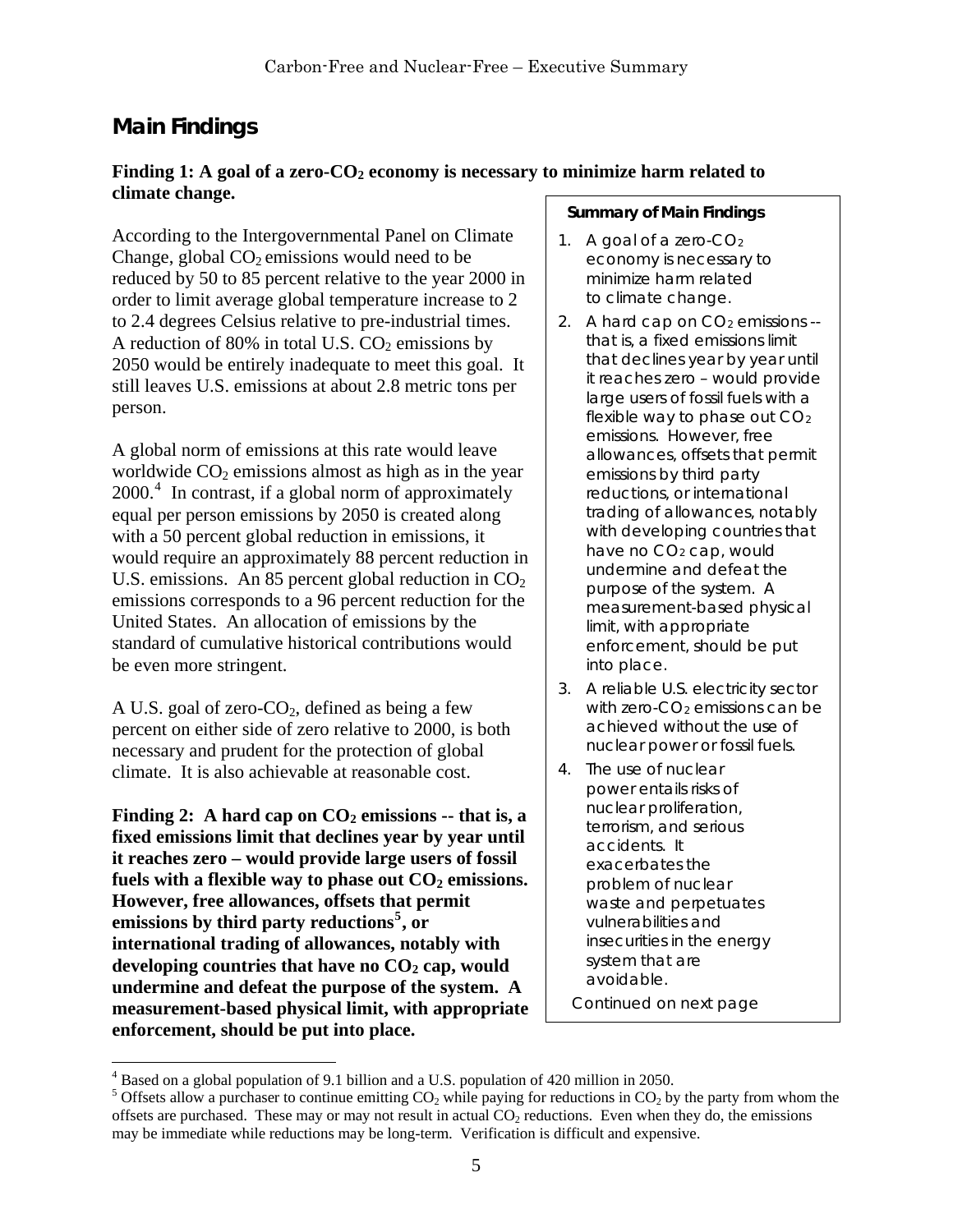A hard cap on  $CO<sub>2</sub>$  emissions is recommended for large users of fossil fuels, defined as an annual use of 100 billion British thermal units (Btu) or more – equal to the delivered energy use of about 1,000 households. At this level, users have the financial resources to be able to track the market, make purchases and sales, and evaluate when it is most beneficial to invest in  $CO<sub>2</sub>$ reduction technologies relative to purchasing credits. This would cover about two-thirds of fossil fuel use. Private vehicles,

A hard cap on CO<sub>2</sub> emissions is recommended for large users of fossil fuels.

residential and small commercial use of natural gas and oil for heating, and other similar smallscale uses would not be covered by the cap. The transition in these areas would be achieved through efficiency standards, tailpipe emissions standards, and other standards set and enforced by federal, state and local governments. Taxes are not envisaged in this study, except possibly on new vehicles that fall far below the average efficiency or emissions standards. The hard cap would decline annually and be set to go to zero before 2060. Acceleration of the schedule would be possible, based on developments in climate impacts and technology.

#### **Summary of Main Findings (continued)**

- 5. The use of highly efficient energy technologies and building design, generally available today, can greatly ease the transition to a zero- $CO<sub>2</sub>$  economy and reduce its cost. A two percent annual increase in efficiency per unit of Gross Domestic Product relative to recent trends would result in a one percent decline in energy use per year, while providing three percent GDP annual growth. This is well within the capacity of available technological performance.
- 6. Biofuels, broadly defined, could be crucial to the transition to a zero- $CO<sub>2</sub>$  economy without serious environmental side effects or, alternatively, they could produce considerable collateral damage or even be very harmful to the environment and increase greenhouse gas emissions. The outcome will depend essentially on policy choices, incentives, and research and development, both public and private.
- 7. Much of the reduction in  $CO<sub>2</sub>$  emissions can be achieved without incurring any cost penalties (as, for instance, with efficient lighting and refrigerators). The  $cost$  of eliminating the rest of  $CO<sub>2</sub>$  emissions due to fossil fuel use is likely to be in the range of \$10 to \$30 per metric ton of CO2.
- 8. The transition to a zero- $CO<sub>2</sub>$  system can be made in a manner compatible with local economic development in areas that now produce fossil fuels.

The annual revenues that would be generated by the government from the sale of allowances would be on the order of \$30 billion to \$50 billion per year through most of the period, since the price of  $CO<sub>2</sub>$ emission allowances would tend to increase as supply goes down. These revenues would be devoted to ease the transition at all levels – local, state and federal – as well as for demonstration projects and research and development.

#### **Finding 3: A reliable U.S. electricity**   $\text{sector with zero-CO}_2$  emissions can be **achieved without the use of nuclear power or fossil fuels.**

The U.S. renewable energy resource base is vast and practically untapped. Available wind energy resources in 12 Midwestern and Rocky Mountain states equal about 2.5 times the entire electricity production of the United States. North Dakota, Texas, Kansas, South Dakota, Montana, and Nebraska *each* have wind energy potential greater than the electricity produced by all 103 U.S. nuclear power plants. Solar energy resources on just one percent of the area of the United States are about three times as large as wind energy, if production is focused in the high insolation areas in the Southwest and West.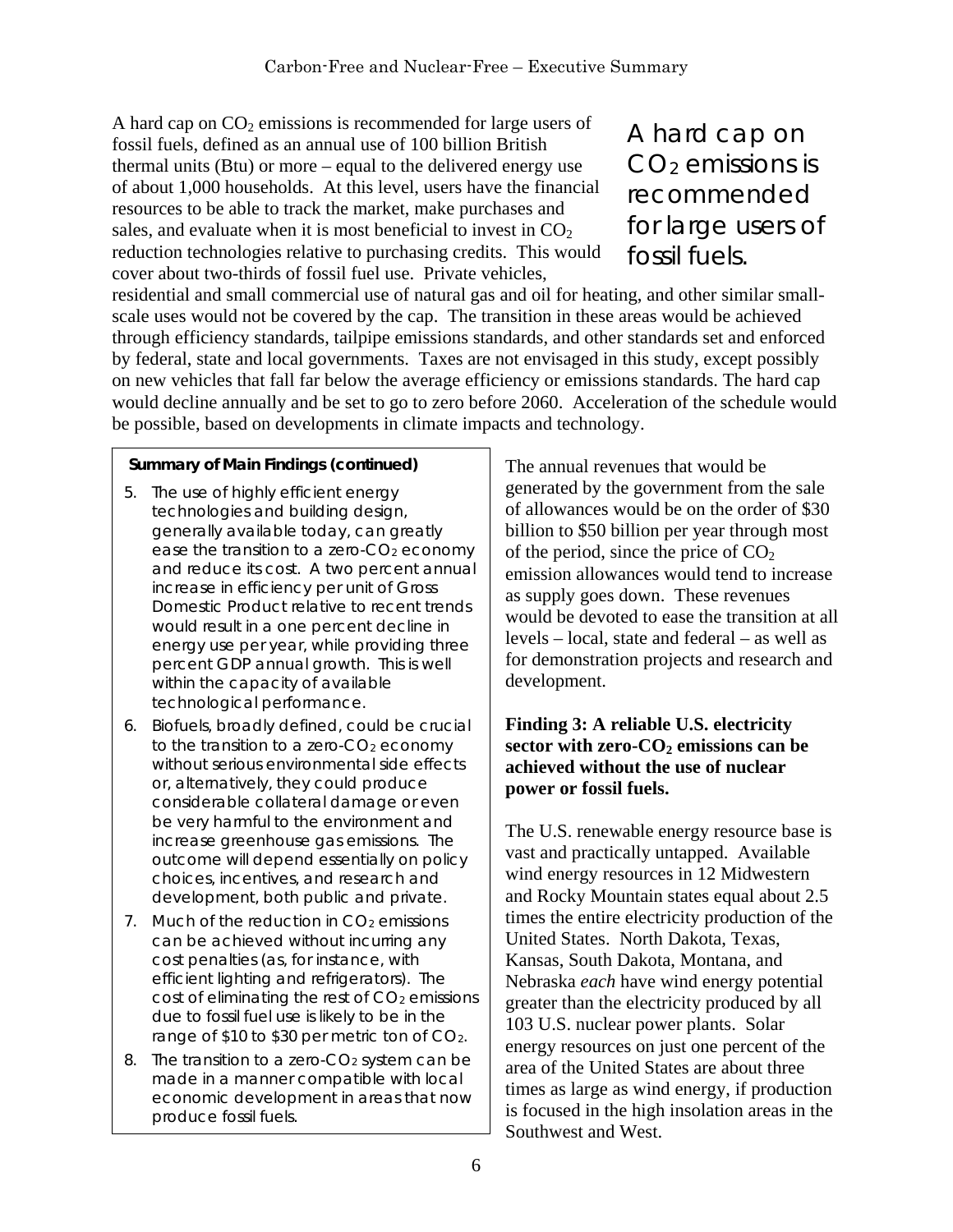Just the parking lots and rooftops in the United States could provide most of the U.S. electricity supply. This also has the advantage of avoiding the need for transmission line expansion, though some strengthening of the distribution infrastructure may be needed. A start has been made. The U.S. Navy has a 750 kW installation in one of its parking lots in San Diego that provides shaded parking spots for over 400 vehicles, with plenty of room to spare for expansion of electricity generation (see Figure 1).



**Figure 1. U.S. Navy 750 kW Parking Lot Solar PV Installation near San Diego.**

Courtesy PowerLight Corporation

Wind energy is already more economical than nuclear power. In the past two years, the costs of solar cells have come down to the point that medium-scale installations, such as the one shown above, are economical in sunny areas, since they supply electricity mainly during peak hours.

The main problem with wind and solar energy is intermittency. This can be reduced by integrating wind and solar energy together into the grid – for instance, wind energy is often more plentiful at night. Geographic diversity also reduces the intermittency of each source and for both combined. Integration into the grid of these two sources up to about 15 percent of total generation (not far short of the contribution of nuclear electricity today) can be done without serious cost or technical difficulty with available technology, provided appropriate optimization steps are taken.

Solar and wind should also be combined with hydropower – with the latter being used when the wind generation is low or zero. This is already being done in the Northwest. Conflicts with water releases for fish management can be addressed by combining these three sources with natural gas standby. The high cost of natural gas makes it economical to use combined cycle power plants as standby capacity and spinning reserve for wind rather than for intermediate or baseload generation. In other words, given the high price of natural gas, these plants could be economically idled for some of the time and be available as a complement to wind power.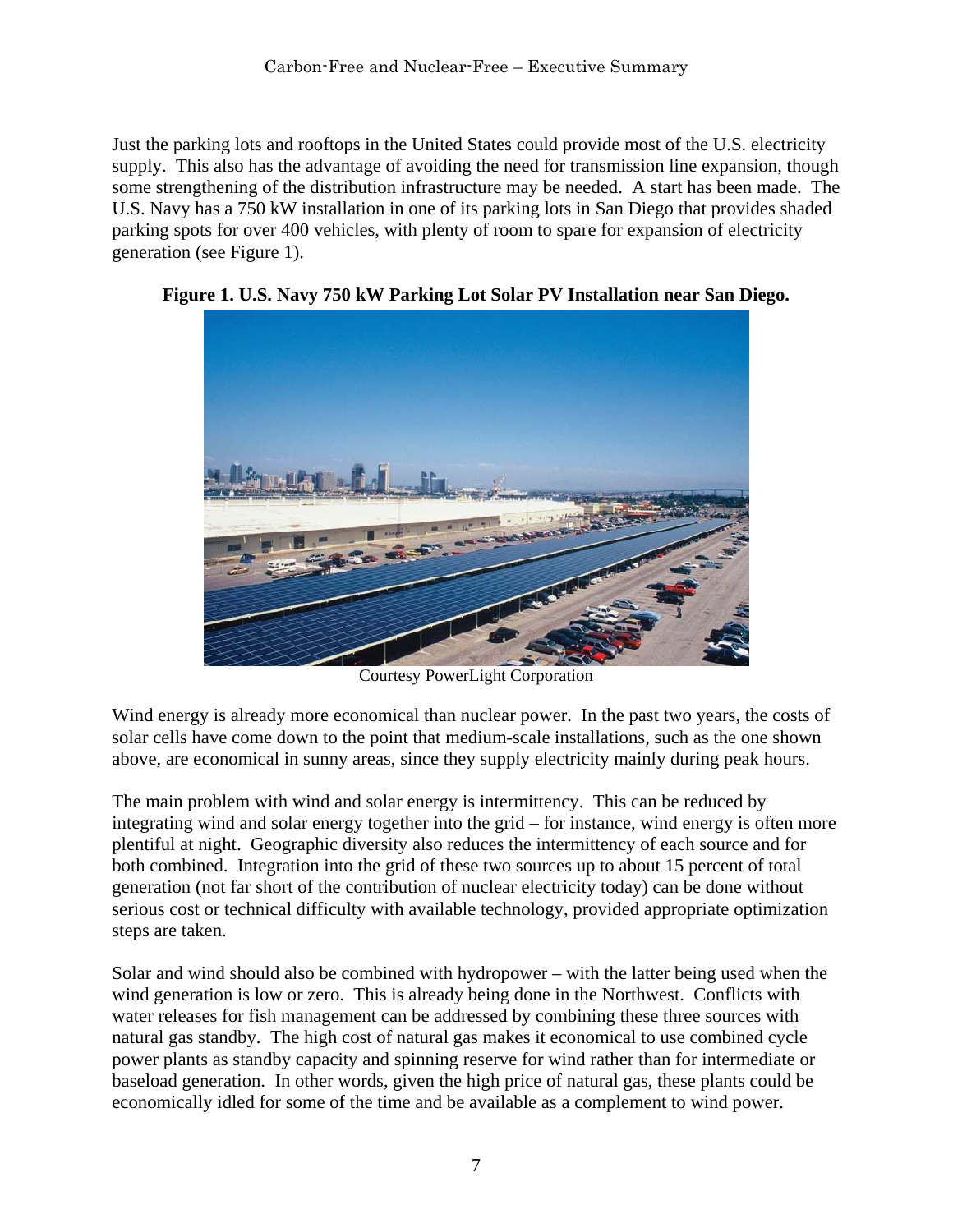<span id="page-7-0"></span>Compressed air can also be used for energy storage in combination with these sources. No new technologies are required for any of these generation or storage methods.

Baseload power can be provided by geothermal and biomass-fueled generating stations. Intermediate loads in the evening can be powered by solar thermal power plants which have a few hours of thermal energy storage built in.

Finally, new batteries can enable plug-in hybrids and electric vehicles owned by fleets or parked in large parking lots to provide relatively cheap storage. Nanotechnology-based lithium ion batteries, which Altairnano has begun to produce, can be deep discharged far more times than needed simply to operate the vehicle over its lifetime (10,000 to 15,000 times compared to about 2,000 times respectively).

Since the performance of the battery is far in excess of the cycles of charging and discharging needed for the vehicle itself, vehicular batteries could become a very low-cost source of electricity storage that can be used in a vehicle-to-grid (V2G) system. In such a system, parked cars would be connected to the grid and charged and discharged according to the state of the requirements of the grid and the charge of the battery in the vehicle. Communications technology to accomplish this via wires or wireless means is already commercial. A small fraction of the total number of road vehicles (several percent) could provide sufficient backup capacity to stabilize a well designed electricity grid based on renewable energy sources (including biomass and geothermal).

Figure 2 shows one possible configuration of the electric power grid. A large amount of standby power is made available. This allows a combination of wind and solar electricity to supply half or more of the electricity without affecting reliability. Most of the standby power would be supplied by stationary storage and/or V2G and by combined cycle power plants for which the fuel is derived from biomass. Additional storage would be provided by thermal storage associated with central station solar thermal plants. Hydropower use would be optimized with the other sources of storage and standby capacity. Wind energy can also be complemented by compressed air storage, with the compressed air being used to reduce methane consumption in combined cycle power plants.

With the right combination of technologies, it is likely that even the use of coal can be phased out, along with nuclear electricity. However, we recognize that the particular technologies that are on the cutting edge today may not develop as now appears likely. It therefore appears prudent to have a backup strategy. The carbon dioxide from coal-fired power plants can be captured at moderate cost if the plants are used with a technology called integrated gasification combined cycle (IGCC). Carbon capture and sequestration may also be needed for removing  $CO<sub>2</sub>$  from the atmosphere via biomass should that be necessary. [6](#page-7-0)

 $\overline{a}$ <sup>6</sup> Integrated gasification of coal works as follows: Coal is reacted with steam, which yields a mixture of hydrogen and carbon monoxide. When burned, this yields  $CO<sub>2</sub>$  and water. The process can result in removal of heavy metals prior to combustion; nearly all the sulfur in the coal can also be captured, preventing almost all sulfur dioxide emissions. When nearly pure oxygen is used for combustion, capture of  $CO<sub>2</sub>$  becomes far less expensive. The  $CO<sub>2</sub>$ can then be injected into a deep geologic formation. Since biomass draws  $CO<sub>2</sub>$  from the atmosphere, sequestering  $CO<sub>2</sub>$  when biomass is the fuel results in a reduction of atmospheric  $CO<sub>2</sub>$ , provided the biomass production process does not involve greater  $CO<sub>2</sub>$  emissions.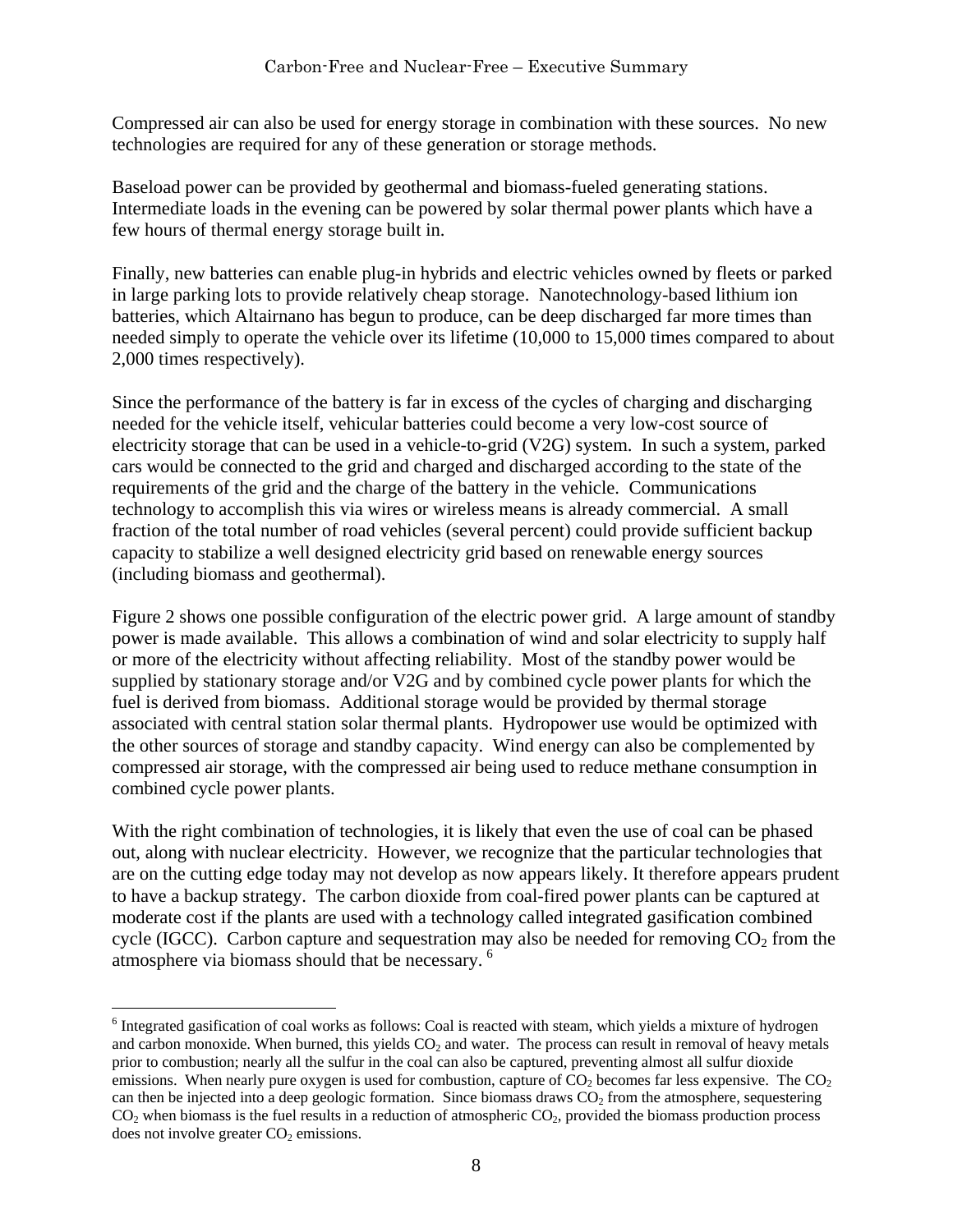



IEER

The tables on pages 18-22 provide the details and estimated technological schedules along with some cost notes for key components of the IEER reference scenario. The IEER reference scenario describes the overall combinations of technologies and policies that would enable the achievement of a zero- $CO_2$  economy without any fossil fuels or nuclear power by 2050. We recommend that new coal-fired power plants without carbon capture be banned because constructing new plants at this stage would create pressures to increase  $CO<sub>2</sub>$  emission allowances and/or higher costs for capturing the  $CO<sub>2</sub>$  later.

Complete elimination of  $CO<sub>2</sub>$  could occur as early as 2040. Elimination of nuclear power could

Complete elimination of  $CO<sub>2</sub>$  and of nuclear power could occur as early as 2040.

also occur in that time frame. An early elimination of  $CO<sub>2</sub>$  emissions and nuclear power depends on technological breakthroughs, for instance in efficient solar hydrogen production. If there are major obstacles in the technological assumptions – for instance, if V2G cannot be implemented in the time frame anticipated here (on a large scale after about 15 to 20 years) – then technologies such as co-firing of natural gas with biomass or even some coal with biomass and  $CO<sub>2</sub>$ sequestration may be needed. In that case, a zero- $CO<sub>2</sub>$  economy may be delayed to about 2060.

Figure 3 shows the delivered energy to end uses in the IEER reference scenario (losses in electricity and biofuels production are not included), indicating the approximate pattern of phasing in new fuels and phasing out fossil fuels and nuclear power. It also shows the role of energy efficiency relative to a business-as-usual approach. The reference scenario envisages a zero- $CO<sub>2</sub>$ , non-nuclear economy by 2050.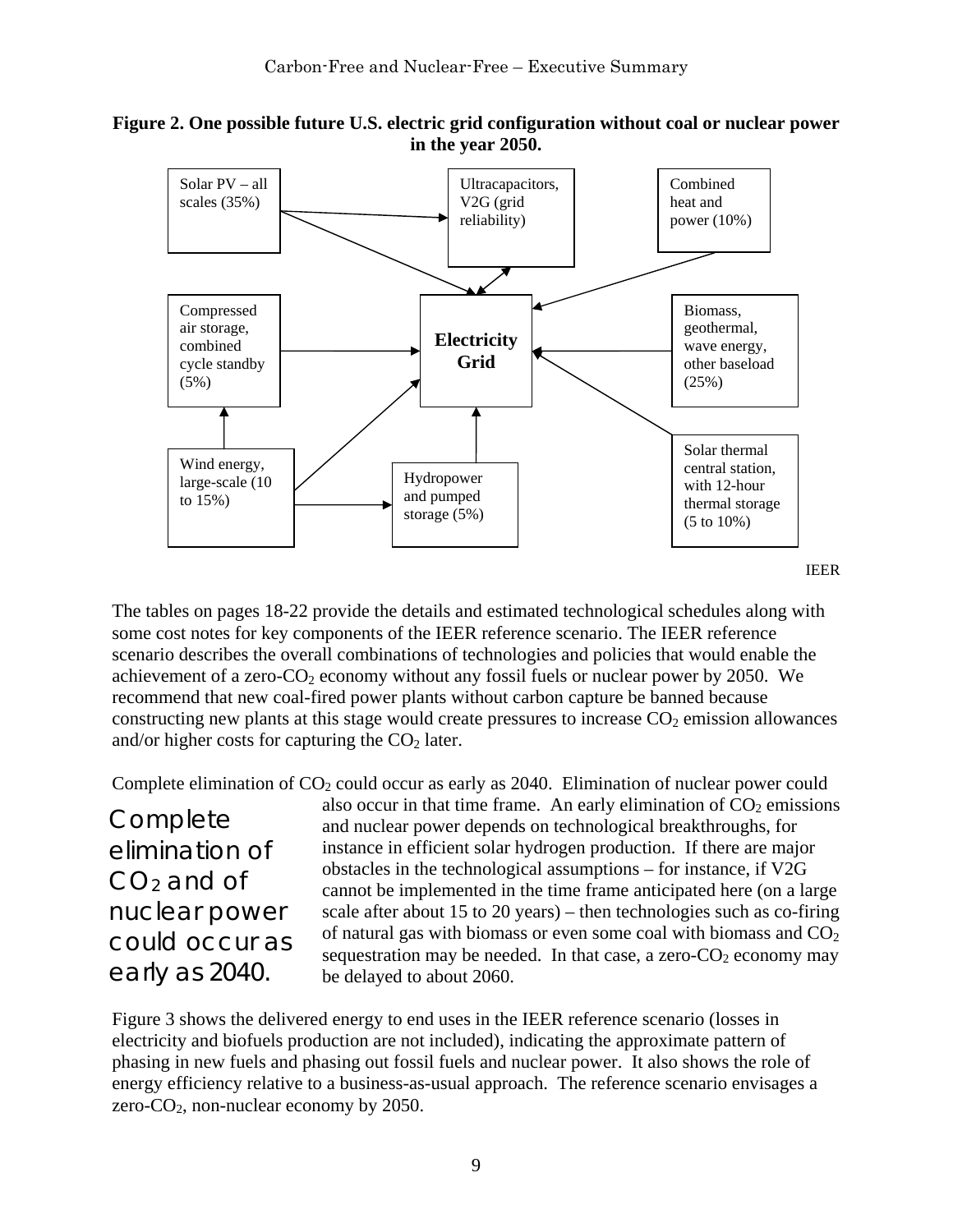Figure 4 shows the corresponding structure of electricity production. The slight decreases followed by increases reflect the faster increase in efficiency envisioned by large-scale introduction of electric cars.

![](_page_9_Figure_2.jpeg)

**Figure 3. Delivered Energy, IEER Reference Scenario** 

![](_page_9_Figure_4.jpeg)

**Figure 4. Electricity Supply, IEER Reference Scenario** 

IEER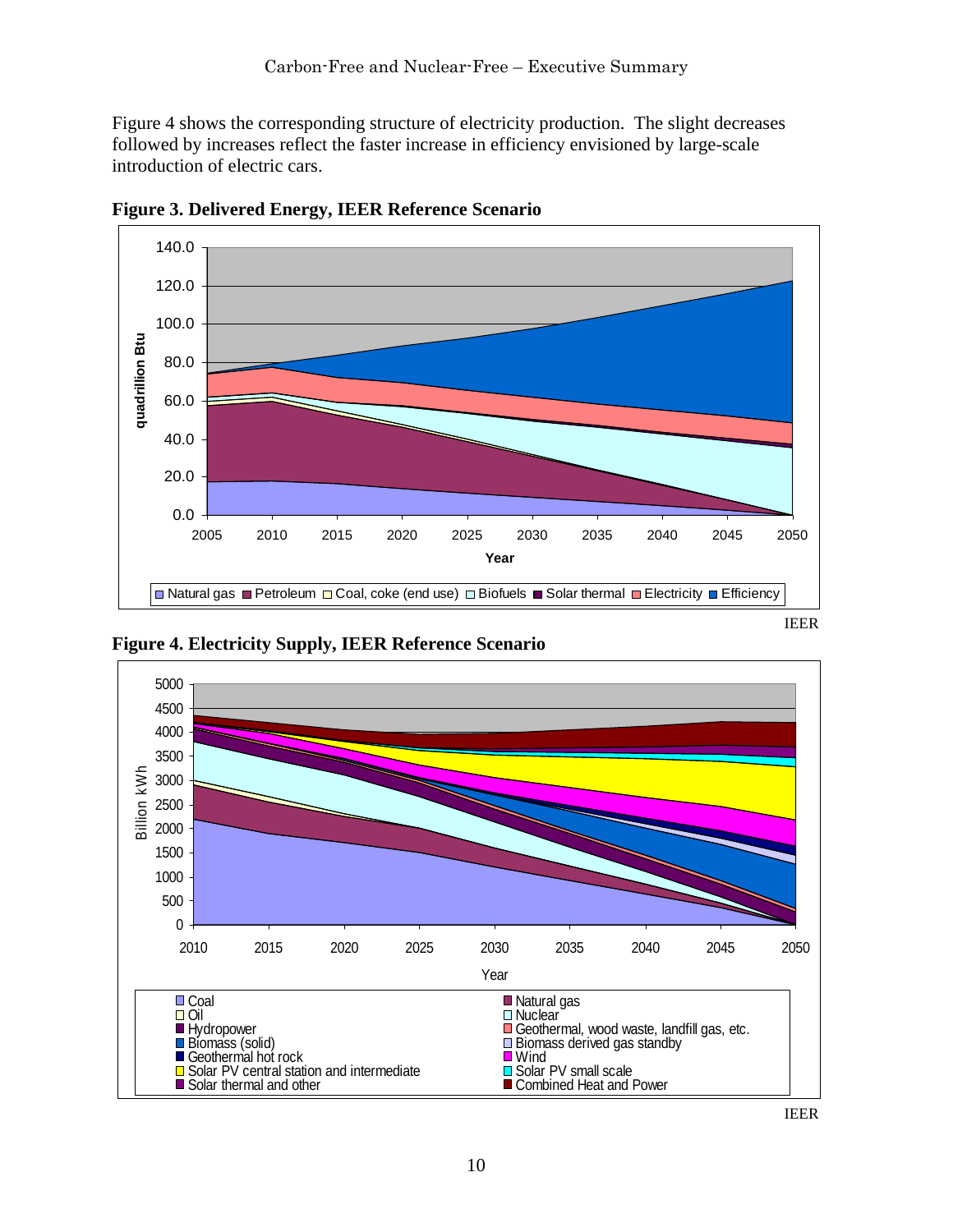#### <span id="page-10-0"></span>**Finding 4: The use of nuclear power entails risks of nuclear proliferation, terrorism, and serious accidents. It exacerbates the problem of nuclear waste and perpetuates vulnerabilities and insecurities in the energy system that are avoidable.**

Commercial nuclear technology is being promoted as a way to reduce  $CO<sub>2</sub>$  emissions, including by the U.S. government. With Russia, the United States has also been promoting a scheme to restrict commercial uranium enrichment and plutonium separation (reprocessing) to the countries that already have it. (These are both processes that can

Increasing reliance on nuclear power would convert the problem of nuclear proliferation from one that is difficult today to one that is practically intractable.

produce nuclear-weapons-usable materials.) This is a transparent attempt to change the Nuclear Non-Proliferation Treaty (NPT) without going through the process of working with the signatories to amend it. The effort will undermine the treaty, which gives nonnuclear parties an "inalienable right" to commercial nuclear technology. In any case, non-nuclear-weapon states are unlikely to go along with the proposed restrictions.

It is not hard to discern that the increasing

interest in nuclear power is at least partly as a route to acquiring nuclear weapons capability. For instance, the Gulf Cooperation Council (Bahrain, Kuwait, Oman, Qatar, Saudi Arabia and the United Arab Emirates), pointing to Iran and Israel, has stated that it will openly acquire civilian nuclear power technology. In making the announcement, the Saudi Foreign Minister Prince Saud Al-Faisal was quoted in the press as saying "It is not a threat….We are doing it openly." He also pointed to Israel's nuclear reactor, used for making plutonium for its nuclear arsenal, as the "original sin." At the same time he urged that the region be free of nuclear weapons.<sup>[7](#page-10-0)</sup>

Interest in commercial reprocessing may grow as a result of U.S. government policies. The problems of reprocessing are already daunting. For instance, North Korea used a commercial sector power plant and a reprocessing plant to get the plutonium for its nuclear arsenal.

Besides the nuclear weapon states, about three dozen countries, including Iran, Japan, Brazil, Argentina, Egypt, Taiwan, South Korea, and Turkey, have the technological capacity to make nuclear weapons. It is critical for the United States to lead by example and achieve the necessary reductions in  $CO<sub>2</sub>$  emissions without resorting to nuclear power. Greater use of nuclear power would convert the problem of nuclear proliferation from

 $\overline{a}$ 

In announcing his country's decision to acquire nuclear power technology, Saudi Arabia's Foreign Minister said, "It is not a threat… We are doing it openly," but pointed to the nuclear programs of Iran and Israel as a justification.

<sup>&</sup>lt;sup>7</sup> Saudi-US Relations Information Service, "27th GCC Supreme Council Summit Wrapup," December 13, 2006, online at www.saudi-us-relations.org/articles/2006/ioi/061213-gcc-summit.html. Viewed June 20, 2007.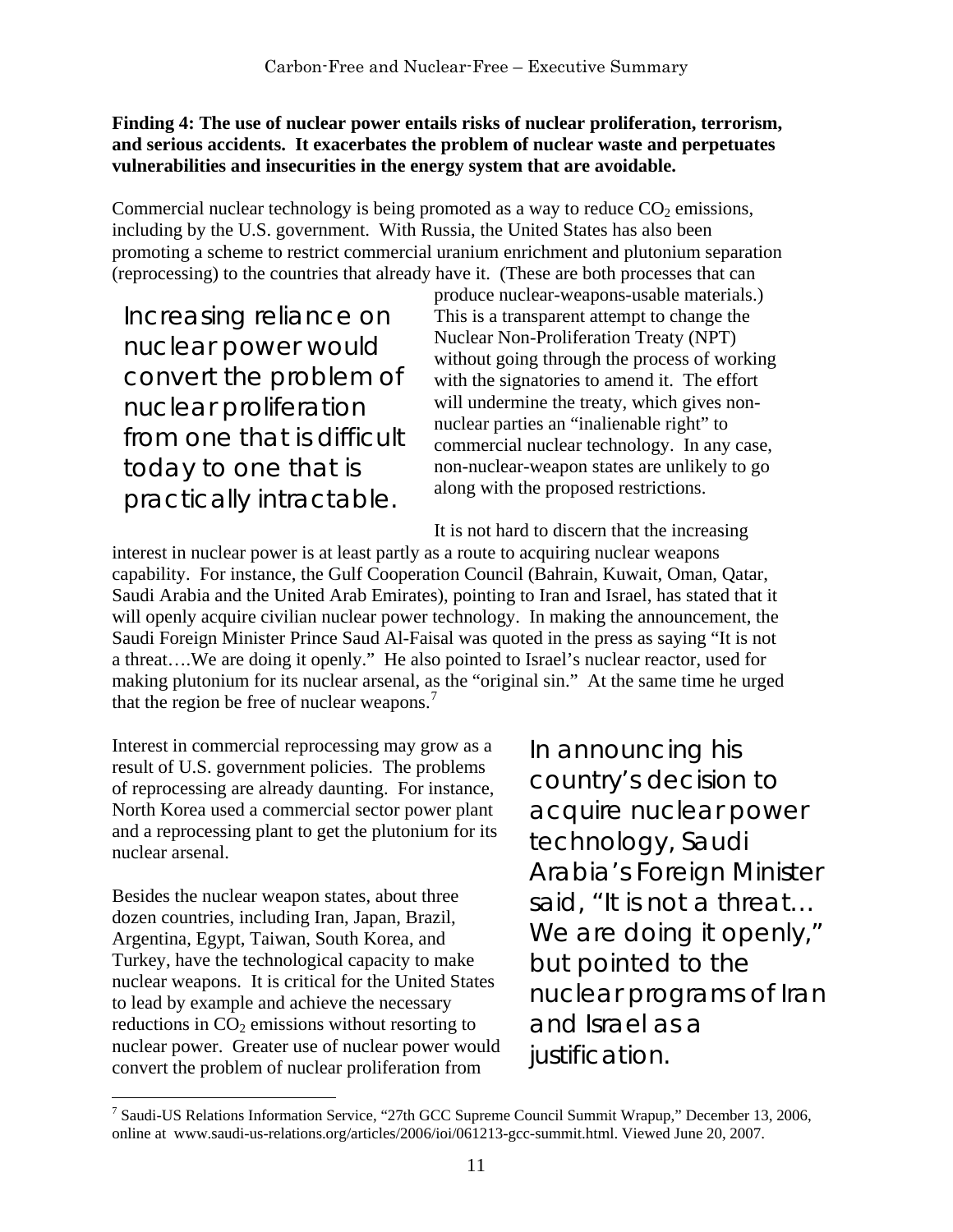<span id="page-11-0"></span>one that is difficult today to one that is practically intractable.

Even the present number of nuclear power plants and infrastructure has created tensions between non-proliferation and the rights countries have under the NPT to acquire commercial nuclear technology. Increasing their number would require more uranium enrichment plants, when just one such plant in Iran has stoked global political-security tensions to a point that it is a major driver in spot market oil price fluctuations. In addition, there are terrorism risks, since power plants are announced terrorist targets. It hardly appears advisable to increase the number of targets.

The nuclear waste problem has resisted solution. Increasing the number of power plants would only compound the problem. In the United States, it would likely create the need for a second repository, and possibly a third, even though the first, at Yucca Mountain in Nevada, is in deep trouble. No country has so far been able to address the significant long-term health, environmental and safety problems associated with spent fuel or high level waste disposal, even as official assessments of the risk of harm from exposure to radiation continue to increase.<sup>[8](#page-11-0)</sup>

Wall Street has been and remains skeptical of nuclear power due to its expense and risk.

 $\overline{a}$ 

Finally, since the early 1980s, Wall Street has been, and remains, skeptical of nuclear power due to its expense and risk. That is why, more than half a century after then-Chairman of the Atomic Energy Commission, Lewis Strauss, proclaimed that nuclear power would be "too cheap to meter," the industry is still turning to the government for loan guarantees and other subsidies. The insurance side is no better. The very limited insurance that

does exist is far short of official estimates of damage that would result from the most serious accidents; it is almost all government-provided.

**Finding 5: The use of highly efficient energy technologies and building design, generally**  available today, can greatly ease the transition to a zero- $CO<sub>2</sub>$  economy and reduce its cost. **A two percent annual increase in efficiency per unit of Gross Domestic Product relative to recent trends would result in a one percent decline in energy use per year, while providing three percent GDP annual growth. This is well within the capacity of available technological performance.** 

Before the first energy crisis in 1973, it was generally accepted that growth in energy use and economic growth, as expressed by Gross Domestic Product (GDP), went hand in hand. But soon after, the U.S. energy picture changed radically and economic growth was achieved for a decade without energy growth.

Since the mid-1990s, the rate of energy growth has been about two percent less than the rate of GDP growth, despite the lack of national policies to greatly increase energy efficiency. For instance, residential and commercial buildings can be built with just one-third to one-tenth of the present-day average energy use per square foot with existing technology. As another example,

<sup>&</sup>lt;sup>8</sup> See for instance the report of the National Academy of Sciences, published in 2006, at http://books.nap.edu/openbook.php?isbn=030909156X.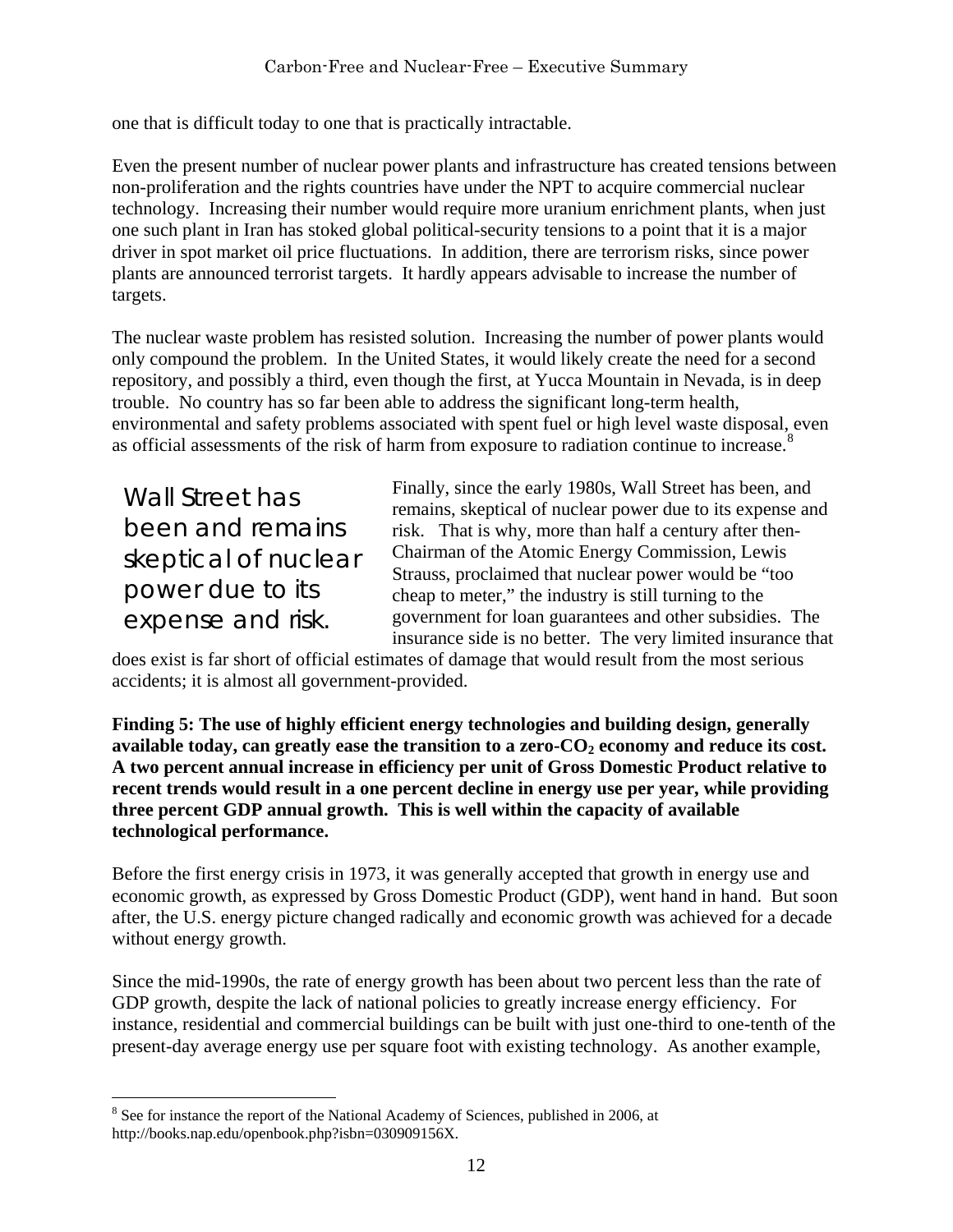we note that industrial energy use in the United States has stayed about the same since the mid-1970s, even as production has increased.

Our research indicates that annual use of delivered energy (that is, excluding energy losses in electricity and biofuels production) can be reduced by about one percent per year while maintaining the economic growth assumed in official energy projections.

#### **Finding 6: Biofuels, broadly defined, could be crucial to the transition to a zero-CO2 economy without serious environmental side effects or, alternatively, they could produce considerable collateral damage or even be very harmful to the environment and increase greenhouse gas emissions. The outcome will depend essentially on policy choices, incentives, and research and development, both public and private.**

Food crop-based biodiesel and ethanol can create and are creating social, economic, and environmental harm, including high food prices, pressure on land used by the poor in developing countries for subsistence farming or grazing, and emissions of greenhouse gases that largely or completely negate the effect of using the solar energy embodied in the biofuels. While they can reduce imports of petroleum, ethanol from corn and biodiesel from palm oil are two prominent

examples of damaging biofuel approaches that have already created such problems even at moderate levels of production.

For instance, in the name of renewable energy, the use of palm oil production for European biodiesel use has worsened the problem of  $CO<sub>2</sub>$  emissions due to fires in peat bogs that are being destroyed in Indonesia, where much of the palm oil is produced. Rapid increases in ethanol from corn are already partly responsible for fueling increases in tortilla prices in Mexico. Further, while ethanol from corn would reduce petroleum imports, its impact on reducing greenhouse

Ethanol from corn and biodiesel from palm oil are two prominent examples of damaging biofuel approaches.

gas emissions would be small at best due to the energy intensity of both corn and ethanol production, as well as the use of large amounts of artificial fertilizers, which also result in emissions of other greenhouse gases (notably nitrous oxide). All subsidies for fuels derived from food crops should be eliminated.

In contrast, biomass that has high efficiency solar energy capture (~five percent), such as microalgae grown in a high- $CO<sub>2</sub>$  environment, can form a large part of the energy supply both for electricity production and for providing liquid and gaseous fuels for transport and industry. Microalgae have been demonstrated to capture over 80 percent of the daytime  $CO<sub>2</sub>$  emissions from power plants and can be used to produce up to 10,000 gallons of liquid fuel per acre per year. Some aquatic plants, such as water hyacinths, have similar efficiency of solar energy capture and can be grown in wastewater as part of combined water treatment and energy production systems.

Figures 5 and 6 show two critical biomass examples that have the potential for about 5 percent solar energy capture – about ten times that of the corn plant, including the grain and the crop residues. The NRG Energy coal-fired power plant in Louisiana shown in Figure 5 is being used by GreenFuel Technologies Corporation for field tests. The plant is a potential site for a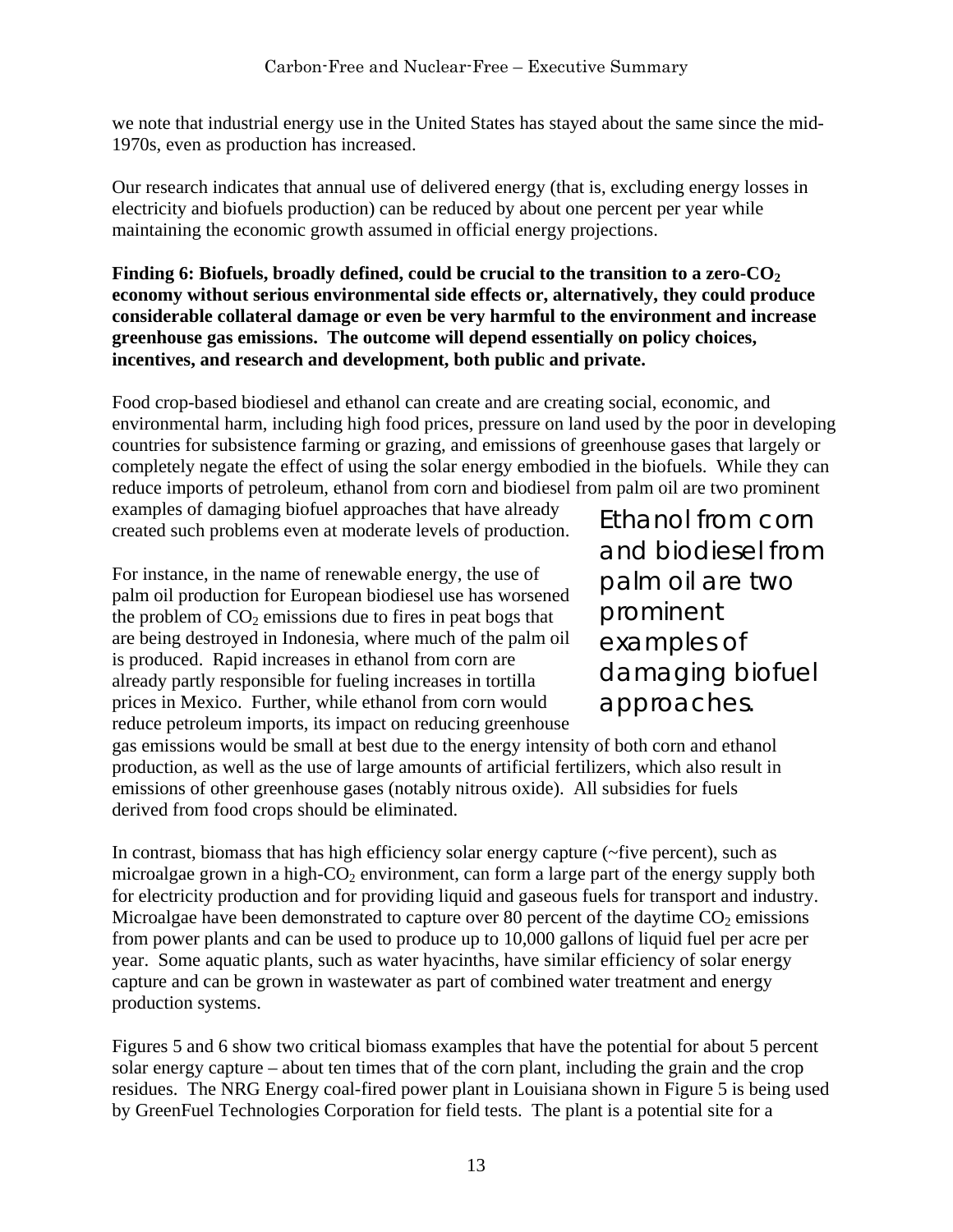commercial-scale algae bioreactor system that would recycle the plant's  $CO<sub>2</sub>$  emissions into biodiesel or ethanol.

Water hyacinths, shown in Figure 6, have been used to clean up wastewater because they grow rapidly and absorb large amounts of nutrients. Their productivity in tropical and subtropical climates is comparable to microalgae – up to 250 metric tons per hectare per year. They can be used as the biomass feedstock for producing liquid and gaseous fuels.

![](_page_13_Picture_3.jpeg)

#### **Figure 5. Operating demonstration algae bioreactor at a coal-fired power plant in Louisiana.**

Courtesy GreenFuel Technologies Corporation

**Figure 6. Water hyacinths can yield up to 250 metric tons per hectare in warm climates.**

![](_page_13_Picture_7.jpeg)

Courtesy Center for Aquatic and Invasive Plants, Institute of Food and Agricultural Sciences, University of Florida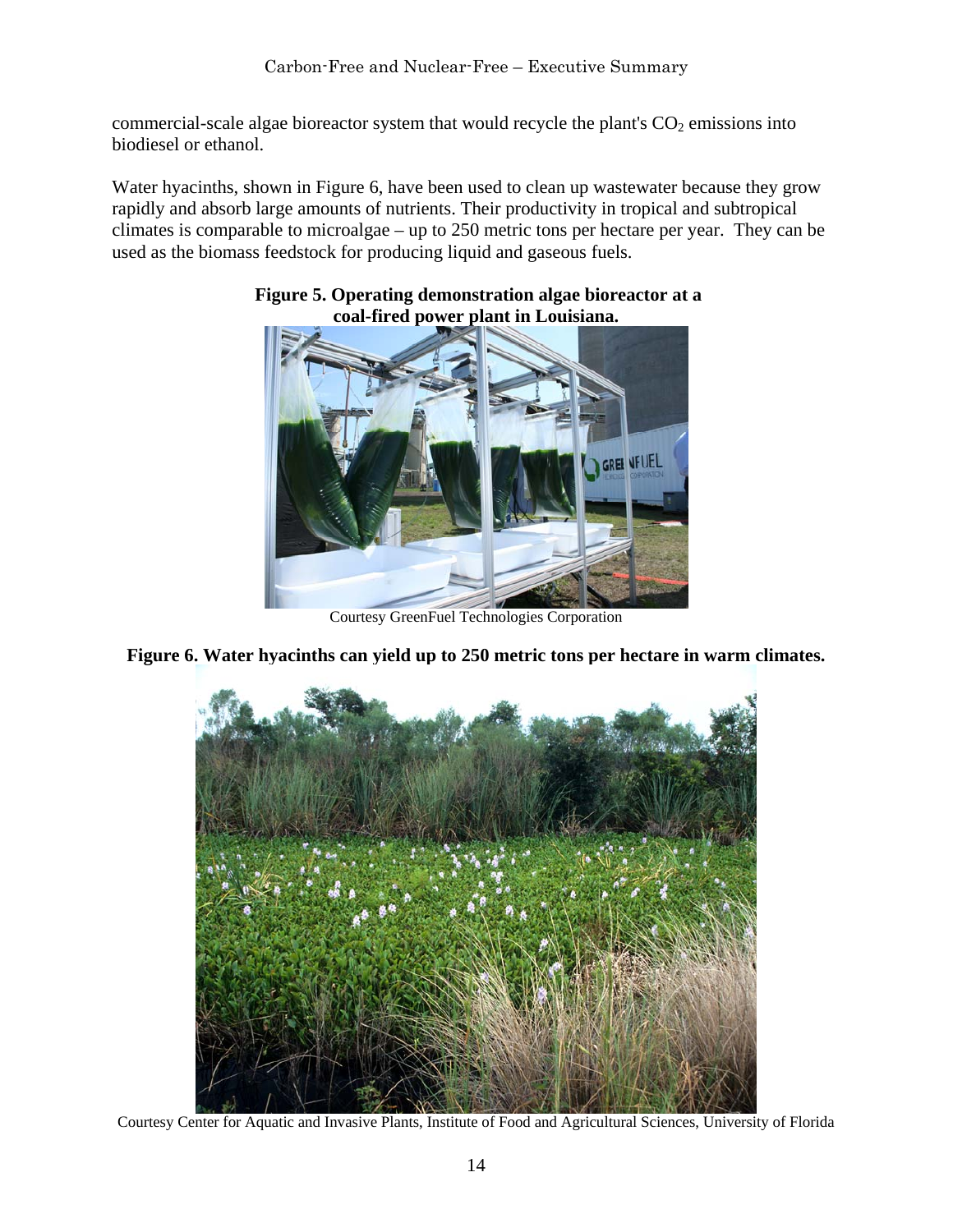<span id="page-14-0"></span>Prairie grasses have medium productivity, but can be grown on marginal lands in ways that allow carbon storage in the soil. This approach can therefore be used both to produce fuel renewably and to remove  $CO<sub>2</sub>$  from the atmosphere.

Finally, solar energy can be used to produce hydrogen; this could be very promising for a transition to hydrogen as a major energy source. Techniques include photoelectrochemical hydrogen production using devices much like solar cells, high-temperature, solar-energy-driven splitting of water into hydrogen and oxygen, and conversion of biomass into carbon monoxide and hydrogen in a gasification plant. Tailored algae within a highly controlled environment and fermentation of biomass can also be used to produce hydrogen. In some approaches, energy, food, and pharmaceuticals can be produced simultaneously. Progress has been far slower than it could be for lack of money. Figure 7 shows direct hydrogen production from sunlight using algae deprived of sulfur in their diet.

![](_page_14_Figure_3.jpeg)

**Figure 7. Direct Solar Production of Hydrogen Using Algae**

This diagram/graph was developed by the National Renewable Energy Laboratory for the U.S. Department of Energy.<sup>[9](#page-14-0)</sup>

#### Finding 7: Much of the reduction in CO<sub>2</sub> emissions can be achieved without incurring any **cost penalties (as, for instance, with efficient lighting and refrigerators). The cost of**

 $\overline{a}$ 

 $9<sup>9</sup>$  In the "batch mode" the production is stopped periodically to replenish the nutrients. In the "chemostat mode" nutrients are supplied continuously to maintain production. "Chl" stands for chlorophyll.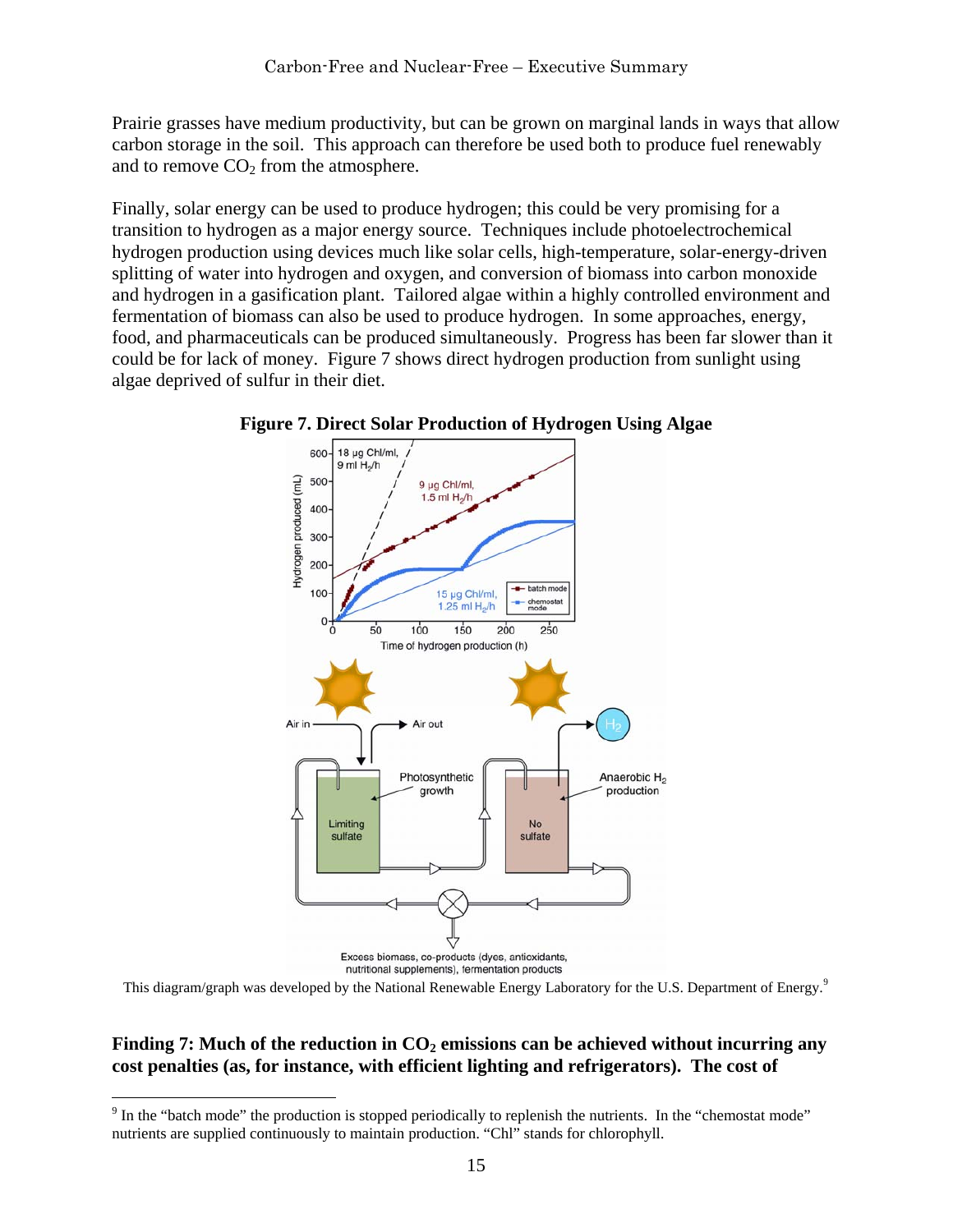#### **eliminating the rest of CO2 emissions due to fossil fuel use is likely to be in the range of \$10 to \$30 per metric ton of CO2.**

Table 1 shows the estimated costs of eliminating  $CO<sub>2</sub>$  from the electricity sector using various approaches. It is based on 2004 costs of energy. At 2007 prices (about \$8 per million Btu of natural gas and almost 9 cents per kilowatt-hour (kWh) electricity, averaged over all sectors) the costs would be lower.

| $\frac{1}{2}$ allowances) – Electricity sector (based on $200 + \cos 60$ or electry) |                  |                |                  |                                 |  |  |
|--------------------------------------------------------------------------------------|------------------|----------------|------------------|---------------------------------|--|--|
| CO <sub>2</sub> source                                                               | <b>Abatement</b> | <b>Phasing</b> | Cost per metric  | <b>Comments</b>                 |  |  |
|                                                                                      | method           |                | ton $CO2$ , \$   |                                 |  |  |
| Pulverized coal                                                                      | Off-peak wind    | Short-term     | A few dollars to | Based on off-peak marginal      |  |  |
|                                                                                      | energy           |                | \$15             | cost of coal.                   |  |  |
| Pulverized coal                                                                      | Capture in       | Short- and     | Zero to negative | Assuming price of petroleum     |  |  |
|                                                                                      | microalgae       | medium-term    |                  | is $>$ \$30 per barrel.         |  |  |
| Pulverized coal                                                                      | Wind power       | Medium- and    | Negative to \$46 | Combined cycle plant idled to   |  |  |
|                                                                                      | with natural gas | long-term      |                  | provide standby. Highest cost   |  |  |
|                                                                                      | standby          |                |                  | at lowest gas price: \$4/mn Btu |  |  |
| Pulverized coal                                                                      | Nuclear power    | Medium-to      | \$20 to \$50     | Unlikely to be economical       |  |  |
|                                                                                      |                  | long-term      |                  | compared to wind with natural   |  |  |
|                                                                                      |                  |                |                  | gas standby.                    |  |  |
| Pulverized coal                                                                      | Integrated       | Long-term      | \$10 to \$40 or  | Many uncertainties in the       |  |  |
|                                                                                      | Gasification     |                | more             | estimate at present.            |  |  |
|                                                                                      | Combined         |                |                  | Technology development          |  |  |
|                                                                                      | Cycle (IGCC)     |                |                  | remains.                        |  |  |
|                                                                                      | with             |                |                  |                                 |  |  |
|                                                                                      | sequestration    |                |                  |                                 |  |  |
| Natural gas standby                                                                  | Electric         | Long-term      | Less than \$26   | Technology development          |  |  |
| component of wind                                                                    | vehicle-to-grid  |                |                  | remains. Estimate uncertain.    |  |  |
|                                                                                      |                  |                |                  | Long-term-natural gas price:    |  |  |
|                                                                                      |                  |                |                  | \$6.50 per million Btu or more. |  |  |

| Table 1: Summary of costs for $CO_2$ abatement (and implicit price of $CO_2$ emission |
|---------------------------------------------------------------------------------------|
| allowances) – Electricity sector (based on 2004 costs of energy)                      |

Notes:

1. Heat rate for pulverized coal =  $10,000$  Btu/kWh; for natural gas combined cycle = 7,000 Btu/kWh.

2. Wind-generated electricity costs = 5 cents per kWh; pulverized coal = 4 cents per kWh; nuclear = 6 to 9 cents per kWh.

3. Petroleum costs \$30 per barrel or more.

4.  $CO<sub>2</sub> \cos{ts}$  associated with wind energy related items can be reduced by optimized deployment of solar and wind together.

Further, the impact of increases in costs of  $CO<sub>2</sub>$  abatement on the total cost of energy services is low enough that the overall share of GDP devoted to such services would remain at about the present level of about 8 percent or perhaps decline. It has varied mainly between 8 and 14 percent since 1970, hitting a peak in 1980. It dropped briefly to about 6 percent in the late 1990s when oil prices tumbled steeply, hitting a low of about \$12 per barrel in 1998.

Table 2 shows the total estimated annual energy and investment costs for the residential and commercial sectors in terms of GDP impact. The lower energy use per house and per square foot, higher needed investment, and somewhat higher anticipated costs of electricity and fuels under the IEER reference scenario are taken into account. The net estimated GDP impact of reducing residential and commercial sector energy use by efficiency improvements and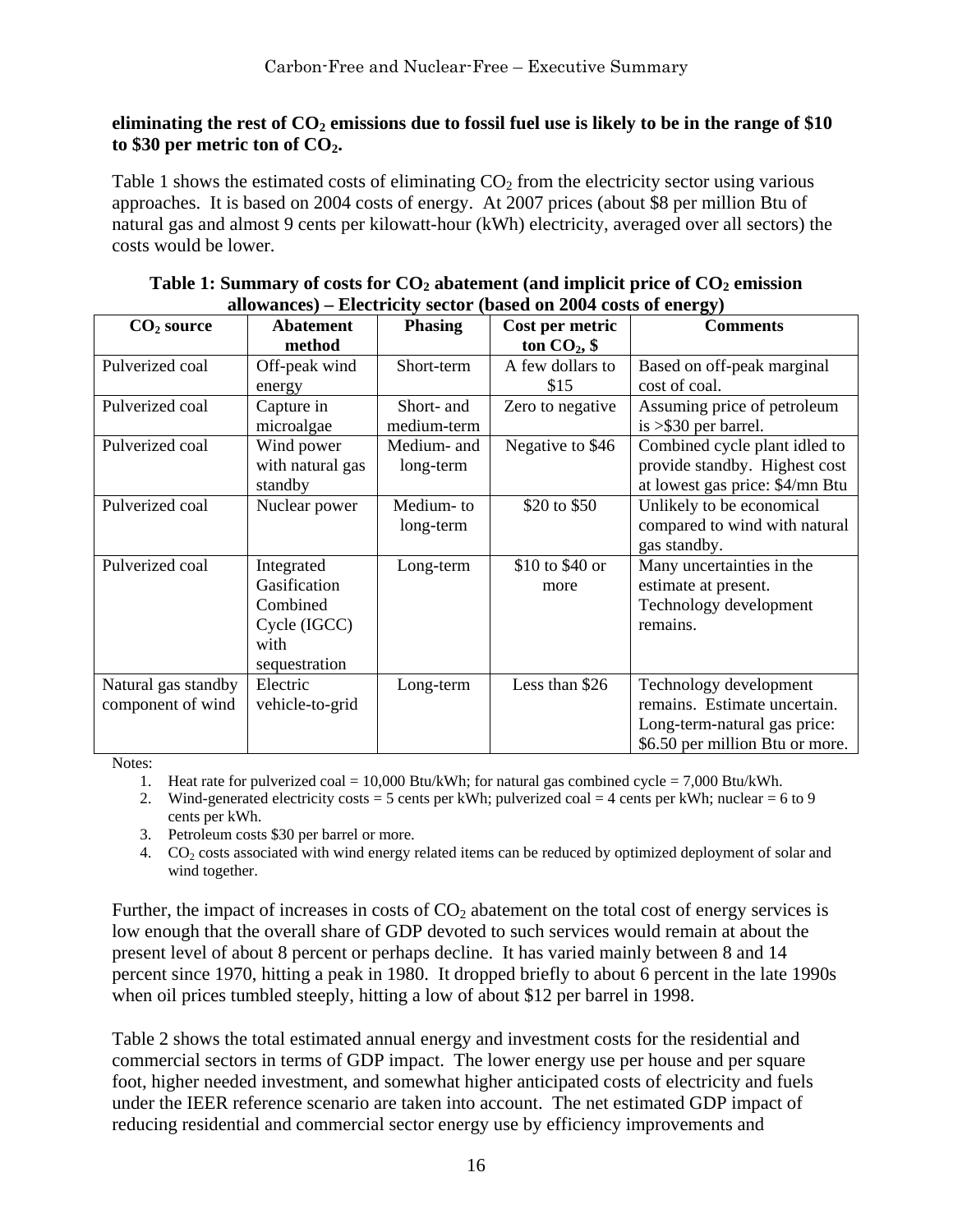converting entirely to renewable energy sources is small and well within the range of the uncertainties in the calculations.

| Table 2: Annual Residential (R) and Commercial (C) Energy and Investment Costs in |
|-----------------------------------------------------------------------------------|
| 2050, in billions of constant 2005 dollars                                        |

|                                                                 | <b>IEER Reference</b> | <b>Business-as-Usual</b> |
|-----------------------------------------------------------------|-----------------------|--------------------------|
| <b>Item</b>                                                     | <b>Scenario</b>       | <b>Scenario</b>          |
| $R + C$ Electricity                                             | \$326                 | \$442                    |
| $R + C$ Fuel                                                    | \$150                 | \$247                    |
| Sub-total energy cost                                           | \$476                 | \$689                    |
| Added annual investment for efficiency                          | \$205                 | \$0                      |
| <b>Total GDP-basis amount (rounded)</b>                         | \$681                 | \$689                    |
| GDP in 2050                                                     | \$40,000              | \$40,000                 |
| <b>GDP</b> fraction: residential and commercial energy services | 1.70%                 | 1.72%                    |

Notes:

1. Business-as-Usual (BAU) fuel and electricity prices: about \$12 per million Btu and 9.6 cents per kWh. IEER prices: \$20 per million Btu and 14 cents per kWh respectively. BAU electricity price is from January 2006. 2. Added efficiency investments: existing residences: \$20,000 per residence each time, assumed to occur in one of every three sales of existing buildings between 2010 and 2050; new = \$10 per square foot (about \$20,000 per house, approximate LEED-certified house added cost); plus cost of replacing appliances every 15 years with then-prevailing advanced appliances. Investments for solar thermal heating, combined heat and power, and geothermal heat pumps added to these figures for the proportion of residential area using them. LEED stands for Leadership in Energy and Environmental Design; it is a building certification program.

3. Commercial efficiency investments: \$10 per square foot; this is more than examples of platinum level LEED investment. Investments for solar thermal heating, combined heat and power, and geothermal heat pumps have been added to these figures.

4. GDP = consumption expenditures + investment + government spending (on goods and services) + exports – imports.

The total GDP for energy services in all sectors under the IEER reference scenario is estimated to remain at about 8 percent or less. For an individual new home owner, the net increased cost, including increased mortgage payments, would be between about \$20 and \$100 per month; the latter is less than 0.7 percent of projected median household income in 2050.

#### Finding 8: The transition to a zero-CO<sub>2</sub> system can be made in a manner compatible with **local economic development in areas that now produce fossil fuels.**

Fossil fuels are mainly produced today in the Appalachian region, in the Southwest and West and some parts of the Midwest and Rocky Mountain states. These areas are also well-endowed with the main renewable energy resources – solar and wind. Federal, state and regional policies, designed to help workers and communities transition to new industries, therefore appear to be possible without more major physical movement or disruption of populations than has occurred in post-World War II United States. It is recognized that much of that movement has been due to dislocation and shutdown of industries, which causes significant hardship to communities and workers. Some of the resources raised by the sale of  $CO<sub>2</sub>$  allowances should be devoted to reducing this disruption. For instance, the use of  $CO<sub>2</sub>$  capture technologies, notably microalgae  $CO<sub>2</sub>$  capture from existing fossil fuel plants, can create new industries and jobs in the very regions where the phaseout of fossil fuels would have the greatest negative economic impact. Public policy and direction of financial resources can help ensure that new energy sector jobs that pay well are created in those communities.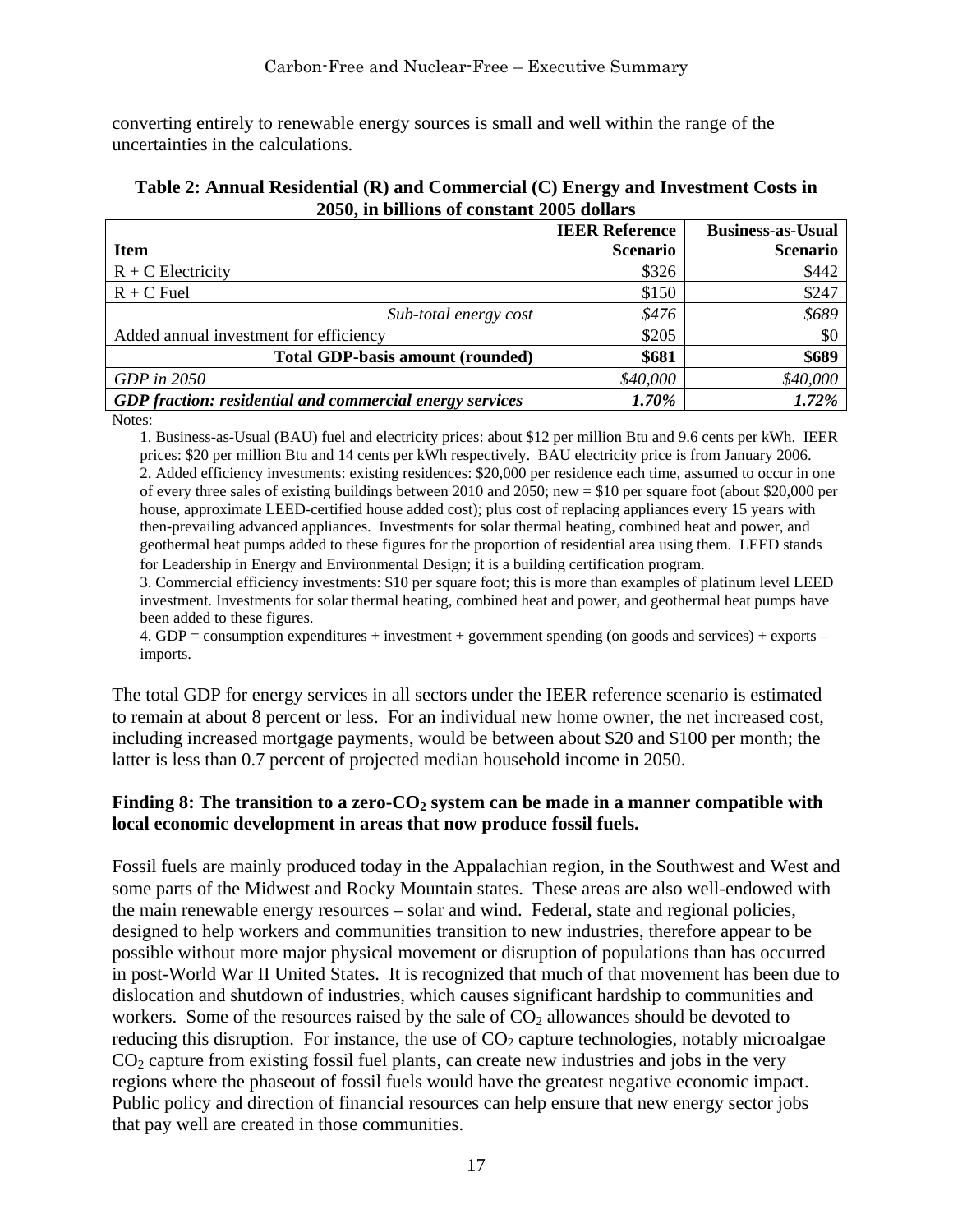## **Technology Roadmap to 2025**

#### **Table 3: Roadmap – Supply and Storage Technologies**

| <b>Technology</b>                                                   | <b>Status</b>                                                           | Deployable for     | <b>Next steps</b>                                                                                                                                                                                                                                    | CO <sub>2</sub> abatement cost; obstacles;                                                                                                                                                                                                |
|---------------------------------------------------------------------|-------------------------------------------------------------------------|--------------------|------------------------------------------------------------------------------------------------------------------------------------------------------------------------------------------------------------------------------------------------------|-------------------------------------------------------------------------------------------------------------------------------------------------------------------------------------------------------------------------------------------|
|                                                                     |                                                                         | large-scale use    |                                                                                                                                                                                                                                                      | comments                                                                                                                                                                                                                                  |
| Solar PV -<br>intermediate-scale                                    | Near commercial<br>with time-of-use<br>pricing                          | 2010 to 2015       | Orders from industry and<br>government; time-of-use electricity<br>pricing                                                                                                                                                                           | \$10 to \$30 per metric ton; no<br>storage; lack of large-scale PV<br>manufacturing $\left(\sim\right)$ GW/yr/plant);<br>some manufacturing technology<br>development needed.                                                             |
| Solar $PV - large$<br>scale                                         | Near commercial                                                         | 2015 to 2020       | Large-scale demonstration with<br>transmission infrastructure, $~5,000$<br>MW by 2015-2020                                                                                                                                                           | \$20 to \$50 per metric ton; no<br>storage; transmission infrastructure<br>may be needed in some cases                                                                                                                                    |
| Concentrating solar<br>thermal power plants                         | Near commercial;<br>storage<br>demonstration<br>needed                  | 2015 to 2020       | $\approx$ 3,000 to 5,000 MW needed to<br>stimulate demand and demonstrate 12<br>hour storage, by 2020                                                                                                                                                | \$20 to \$30 per metric ton in the<br>Southwest. Lack of demand main<br>problem.                                                                                                                                                          |
| Microalgae CO <sub>2</sub><br>capture and liquid<br>fuel production | Technology<br>developed, pilot-<br>scale plants being<br>built          | 2015               | Large-scale demonstrations $-1,000$ to<br>2,000 MW by 2012; nighttime $CO2$<br>storage and daytime $CO2$ capture pilot<br>plants by 2012. Large-scale<br>implementation thereafter.<br>Demonstration plants for liquid fuel<br>production: 2008-2015 | Zero to negative at oil prices above<br>\$30 per metric ton or so for daytime<br>capture; nighttime capture remains to<br>be characterized. Liquid fuel<br>potential: 5,000 to 10,000 gallons per<br>acre (compared to 650 for palm oil). |
| Wind power $-$<br>Large-scale, land-<br>based                       | Commercial                                                              | Already being used | Transmission infrastructure and rules<br>need to be addressed; optimize<br>operation with existing natural gas<br>combined cycle and hydropower<br>plants                                                                                            | Negative to \$46 per metric ton for<br>operation with combined cycle<br>standby. Areas of high wind are not<br>near populations. Transmission<br>development needed                                                                       |
| Solar PV<br>intermediate storage                                    | <b>Advanced batteries</b><br>and ultracapacitors<br>are still high cost | ~2020              | Demonstration of vehicle-to-grid<br>using stationary storage<br>(ultracapacitors and lithium-ion<br>nanotechnology batteries) – several<br>$\sim$ 1 MW-scale parking lot installations                                                               | Five fold cost reduction in<br>ultracapacitors and lithium ion<br>batteries needed. Main problems:<br>lack of large-scale manufacturing<br>and some manufacturing technology<br>development needed                                        |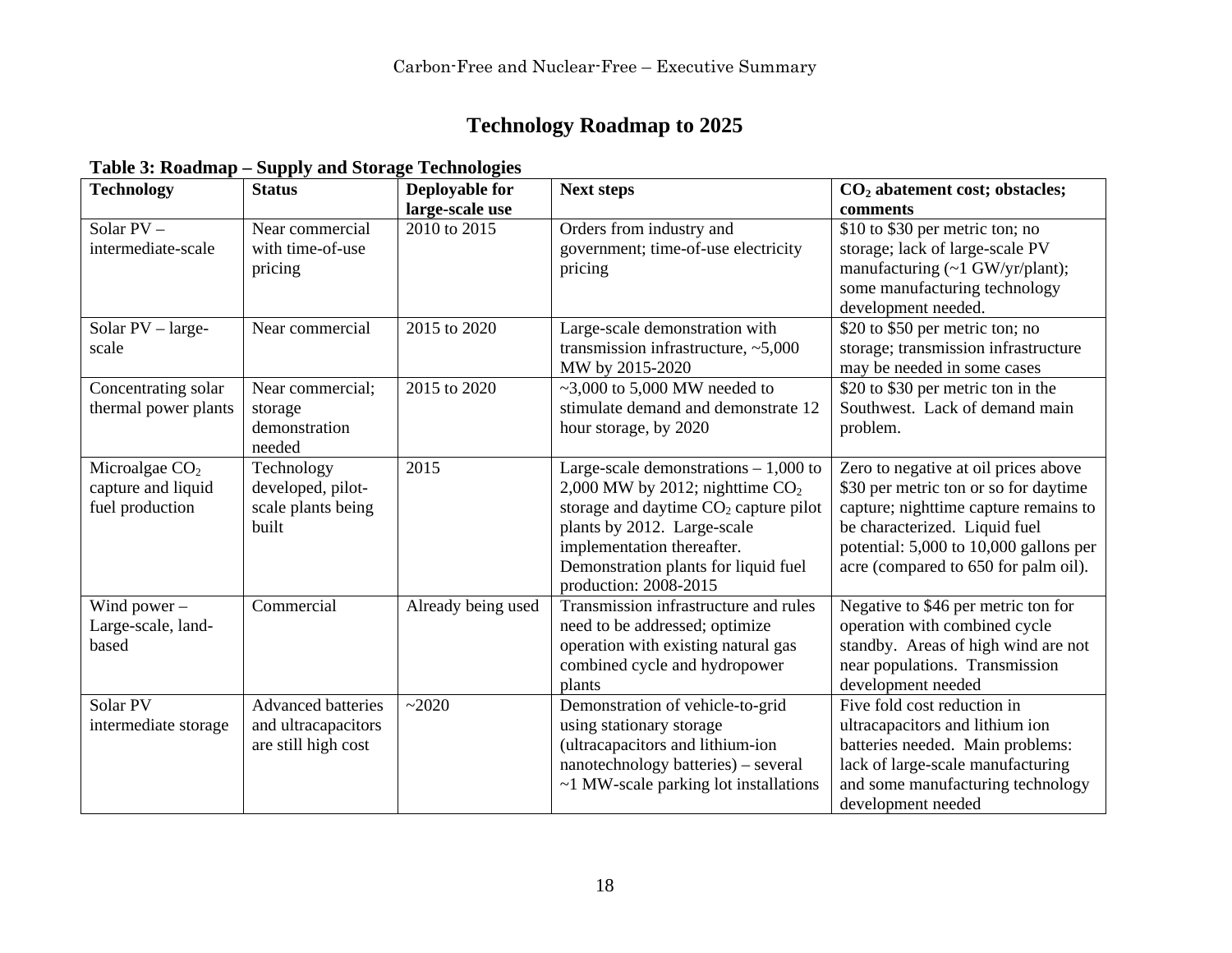| <b>Technology</b>          | <b>Status</b>              | Deployable for large-     | <b>Next steps</b>           | CO <sub>2</sub> price; obstacles; |
|----------------------------|----------------------------|---------------------------|-----------------------------|-----------------------------------|
|                            |                            | scale use                 |                             | comments                          |
| Solar PV - intermediate-   | Planning stage only.       | $\approx$ 2020 to 2025    | By 2015, several 5,000 to   | V2G could reduce the cost         |
| scale with Vehicle-to-Grid | Technology components      |                           | 10,000 vehicle              | of solar PV electricity           |
|                            | available. Integration     |                           | demonstrations of V2G       | storage from several cents        |
|                            | needed.                    |                           | technology                  | to possibly $\sim$ 1 cent per     |
|                            |                            |                           |                             | kWh.                              |
| <b>Biomass IGCC</b>        | Early demonstration stage  | ~2020                     | Pilot- and intermediate-    | Baseload power.                   |
|                            |                            |                           | scale plants (few MW to     |                                   |
|                            |                            |                           | 100 MW) with various        |                                   |
|                            |                            |                           | kinds of biomass            |                                   |
|                            |                            |                           | (microalgae, aquatic        |                                   |
|                            |                            |                           | plants), 2015 to 2020       |                                   |
| High solar energy capture  | Experience largely in the  | ~2020                     | 2010 to 2015 pilot plant    | May be comparable to              |
| aquatic biomass            | context of wastewater      |                           | evaluations for liquid fuel | microalgae biofuels               |
|                            | treatment; some laboratory |                           | and methane production      | production. 50 to 100             |
|                            | and pilot plant data       |                           | with and without            | metric tons per acre.             |
|                            |                            |                           | connection to wastewater    |                                   |
|                            |                            |                           | treatment                   |                                   |
| Hot rock geothermal        | Concept demonstrated;      | 2025?                     | Build pilot and             | <b>Baseload</b> power             |
| energy                     | technology development     |                           | demonstration plants:       |                                   |
|                            | remains                    |                           | 2015-2020 period            |                                   |
| Wave energy                | Concepts demonstrated      | 2020 or 2025?             | Pilot and demonstration     | Possible baseload power           |
|                            |                            |                           | plants needed               |                                   |
| Photolytic hydrogen        | Laboratory development     | Unknown $-$ possibly 2020 | Significantly increased     | Potential for high solar          |
|                            |                            | or 2025                   | R&D funding, with goal of   | energy capture. Could be a        |
|                            |                            |                           | 2015 pilot plants           | key to overcoming high            |
|                            |                            |                           |                             | land area requirements of         |
|                            |                            |                           |                             | most biofuels                     |
| Photoelectrochemical       | Concept demonstrated;      | Possibly 2020 or 2025     | Significantly increased     | High solar energy capture.        |
| hydrogen                   | technology development     |                           | R&D funding, with goal of   | Could be a key to                 |
|                            | remains                    |                           | 2015 pilot plants           | overcoming problems               |
|                            |                            |                           |                             | posed by agricultural             |
|                            |                            |                           |                             | biofuels (including crop          |
|                            |                            |                           |                             | residues)                         |

**Table 3: Roadmap – Supply and Storage Technologies** (continued)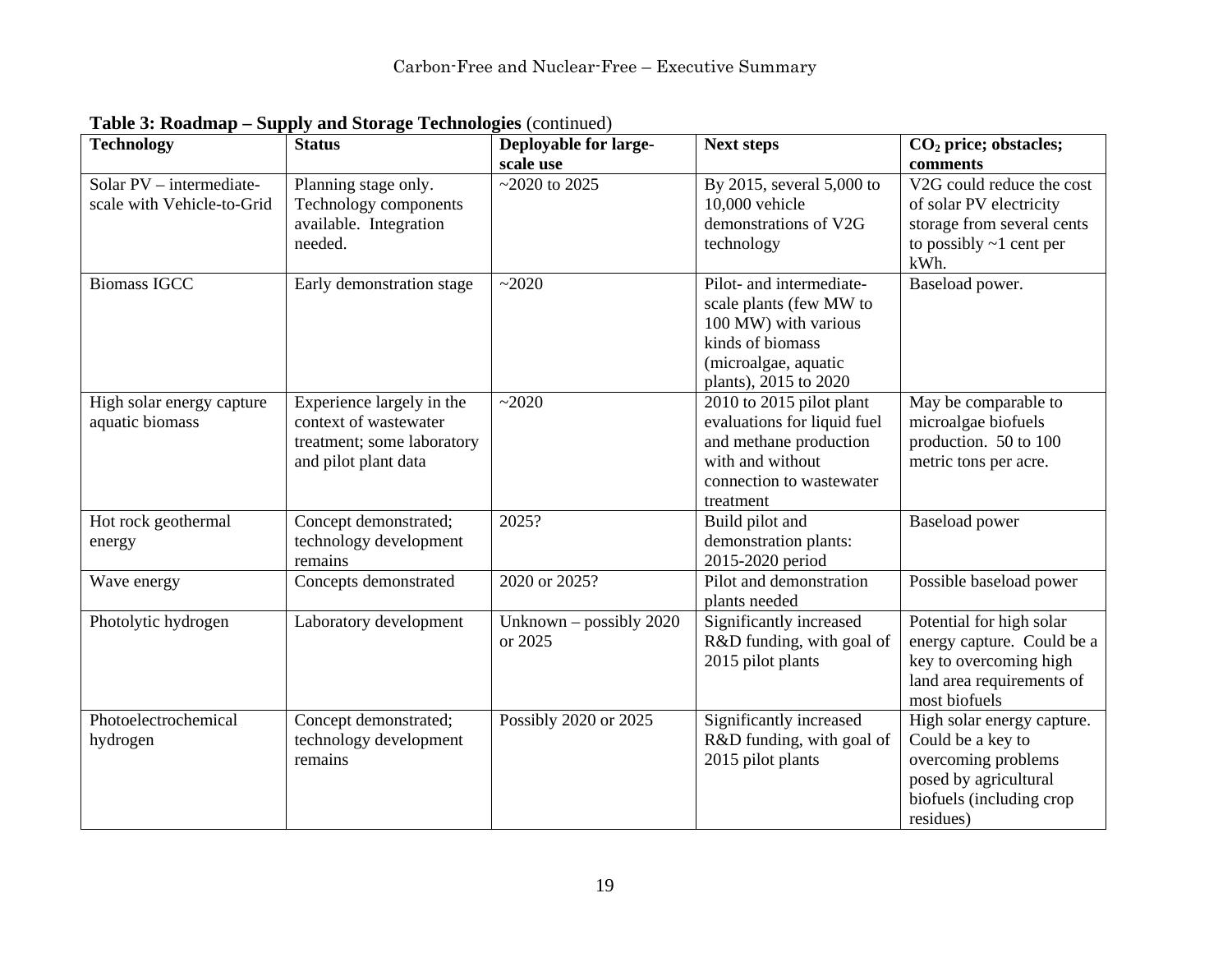| <b>Technology</b>                   | <b>Status</b>                                                                        | Deployable for large-                                                   | <b>Next steps</b>                                                                                                                                                    | $CO2$ price; obstacles;                                                                                                                                                          |
|-------------------------------------|--------------------------------------------------------------------------------------|-------------------------------------------------------------------------|----------------------------------------------------------------------------------------------------------------------------------------------------------------------|----------------------------------------------------------------------------------------------------------------------------------------------------------------------------------|
|                                     |                                                                                      | scale use                                                               |                                                                                                                                                                      | comments                                                                                                                                                                         |
| <b>Advanced batteries</b>           | Nanotechnology lithium<br>ion batteries; early<br>commercial stage with<br>subsidies | 2015                                                                    | Independent safety<br>certification (2007?);<br>large-scale manufacturing<br>plants                                                                                  | Large-scale manufacturing<br>to reduce costs. Could be<br>the key to low cost V2G<br>technology.                                                                                 |
| Carbon sequestration                | Technology demonstrated<br>in context other than<br>power plants                     | Unknown. Possibly 15 to<br>20 years.                                    | Long-term leakage tests.<br>Demonstration project<br>$~2015 - 2020$                                                                                                  | For use with biomass, plus<br>back up, if coal is needed.                                                                                                                        |
| Ultracapacitors                     | Commercial in certain<br>applications but not for<br>large-scale energy storage      | 2015 to 2020?                                                           | Demonstration test with<br>intermediate-scale solar<br>PV. Demonstrate with<br>plug-in hybrid as a<br>complement to battery<br>operation for stop-and-start<br>power | Complements and tests<br>V2G technology. About a<br>five-fold cost reduction<br>needed for cost to be<br>~\$50/metric ton $CO2$ .<br>Lower $CO2$ price with<br>time-of-use rates |
| Nanocapacitors                      | Laboratory testing of the<br>concepts                                                | Unknown.                                                                | Complete laboratory work<br>and demonstrate the<br>approach                                                                                                          | Has the potential to reduce<br>costs of stationary<br>electricity storage and take<br>ultracapacitor technology<br>to the next step                                              |
| Electrolytic hydrogen<br>production | Technology demonstrated                                                              | Depends on efficiency<br>improvements and<br>infrastructure development | Demonstration plant with<br>compressed hydrogen<br>vehicles needed $\sim$ 2015-<br>2020                                                                              | Could be used in<br>conjunction with off-peak<br>wind power                                                                                                                      |

**Table 3: Roadmap – Supply and Storage Technologies** (continued)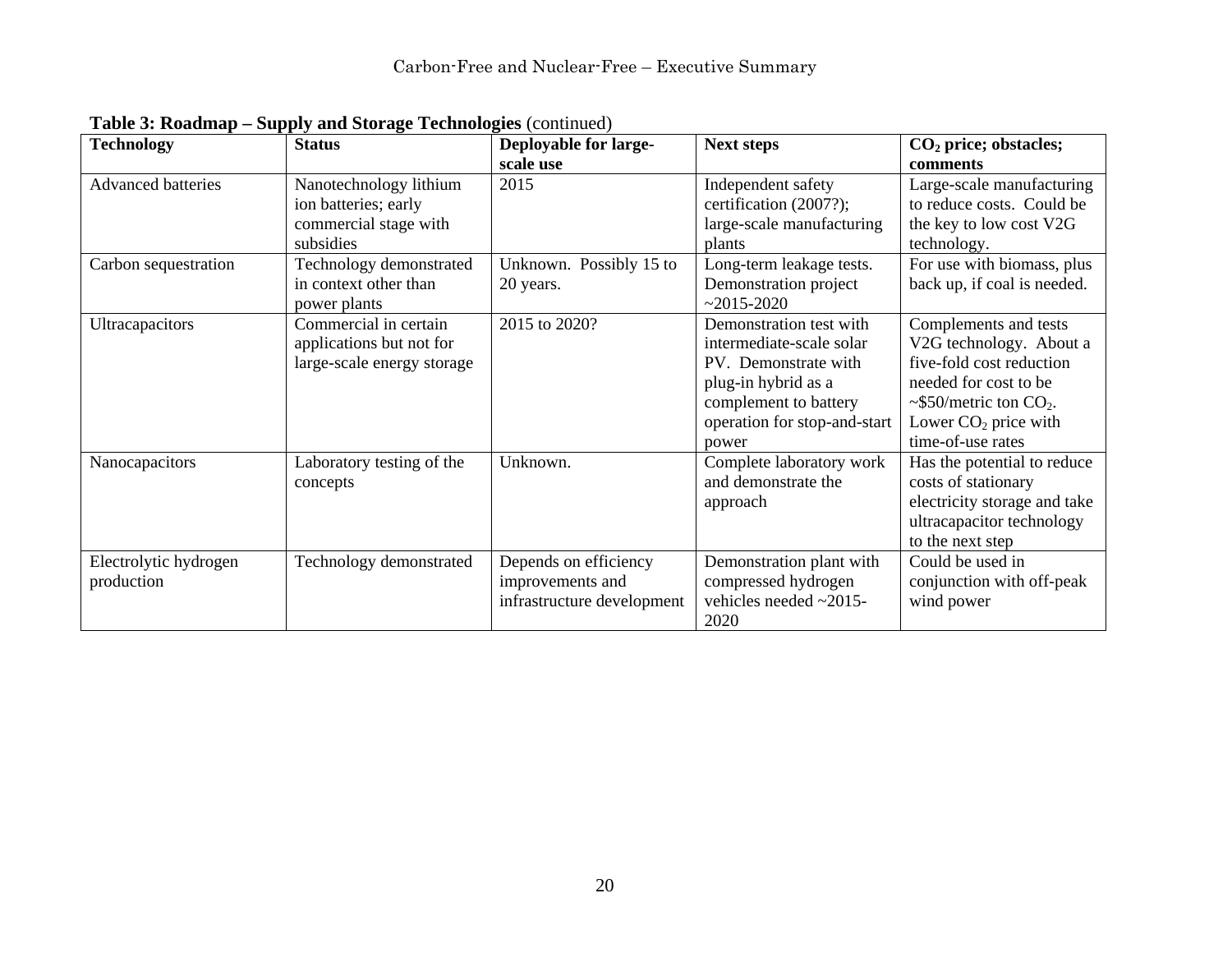| <b>Technology</b>            | <b>Status</b>                         | Deployable for large-     | <b>Next steps</b>          | $CO2$ price; obstacles;     |
|------------------------------|---------------------------------------|---------------------------|----------------------------|-----------------------------|
|                              |                                       | scale use                 |                            | comments                    |
| Efficient gasoline and       | Commercial to $~40$ miles             | Being used                | Efficiency standards       | Efficiency depends on the   |
| diesel passenger vehicles    | per gallon or more                    |                           | needed                     | vehicle. Can be much        |
|                              |                                       |                           |                            | higher.                     |
| Plug-in hybrid vehicles      | Technology has been                   | 2010                      | Efficiency standards,      | Large-scale battery         |
|                              | demonstrated                          |                           | government and corporate   | manufacturing needed to     |
|                              |                                       |                           | orders for vehicles        | reduce lithium ion battery  |
|                              |                                       |                           |                            | cost by about a factor of   |
|                              |                                       |                           |                            | five.                       |
| Electric cars                | Technology with ~200                  | 2015 to 2020              | Safety testing, recycling  | One of the keys to          |
|                              | mile range has been                   |                           | infrastructure for battery | reducing the need for       |
|                              | demonstrated; low volume              |                           | materials, large-scale     | biofuels and increasing     |
|                              | commercial production in              |                           | orders, solar PV-V2G       | solar and wind power        |
|                              | 2007 (sports car and<br>pickup truck) |                           | demonstration              | components.                 |
| Internal combustion          | Technology demonstrated               | Depends on infrastructure | 10,000 psi cylinder        |                             |
| hydrogen vehicles            |                                       | development               | development and testing of |                             |
|                              |                                       |                           | vehicles. Demonstration    |                             |
|                              |                                       |                           | project                    |                             |
| <b>Biofuels</b> for aircraft | Various fuels being tested            | 2020?                     | Fuel development, safety   |                             |
|                              |                                       |                           | testing, emissions testing |                             |
| Hydrogen-fuel aircraft       | Technology has been                   | 2030?                     | Aircraft design, safety    | In combination with solar   |
|                              | demonstrated                          |                           | testing, infrastructure    | hydrogen production,        |
|                              |                                       |                           | demonstration              | could reduce need for       |
|                              |                                       |                           |                            | liquid biofuels.            |
| Building design              | Commercial, well known                | Already being used        | Building standards,        | Residential and             |
|                              |                                       |                           | dissemination of           | commercial building         |
|                              |                                       |                           | knowledge, elimination of  | energy use per square foot  |
|                              |                                       |                           | economic disconnect        | can be reduced 60 to 80     |
|                              |                                       |                           | between building           | percent with existing       |
|                              |                                       |                           | developers and users       | technology and known        |
|                              |                                       |                           |                            | approaches. $CO2$ price,    |
|                              |                                       |                           |                            | negative to \$50 per metric |
|                              |                                       |                           |                            | ton.                        |

**Table 4: Roadmap – Demand Side Technologies, 2008-2020**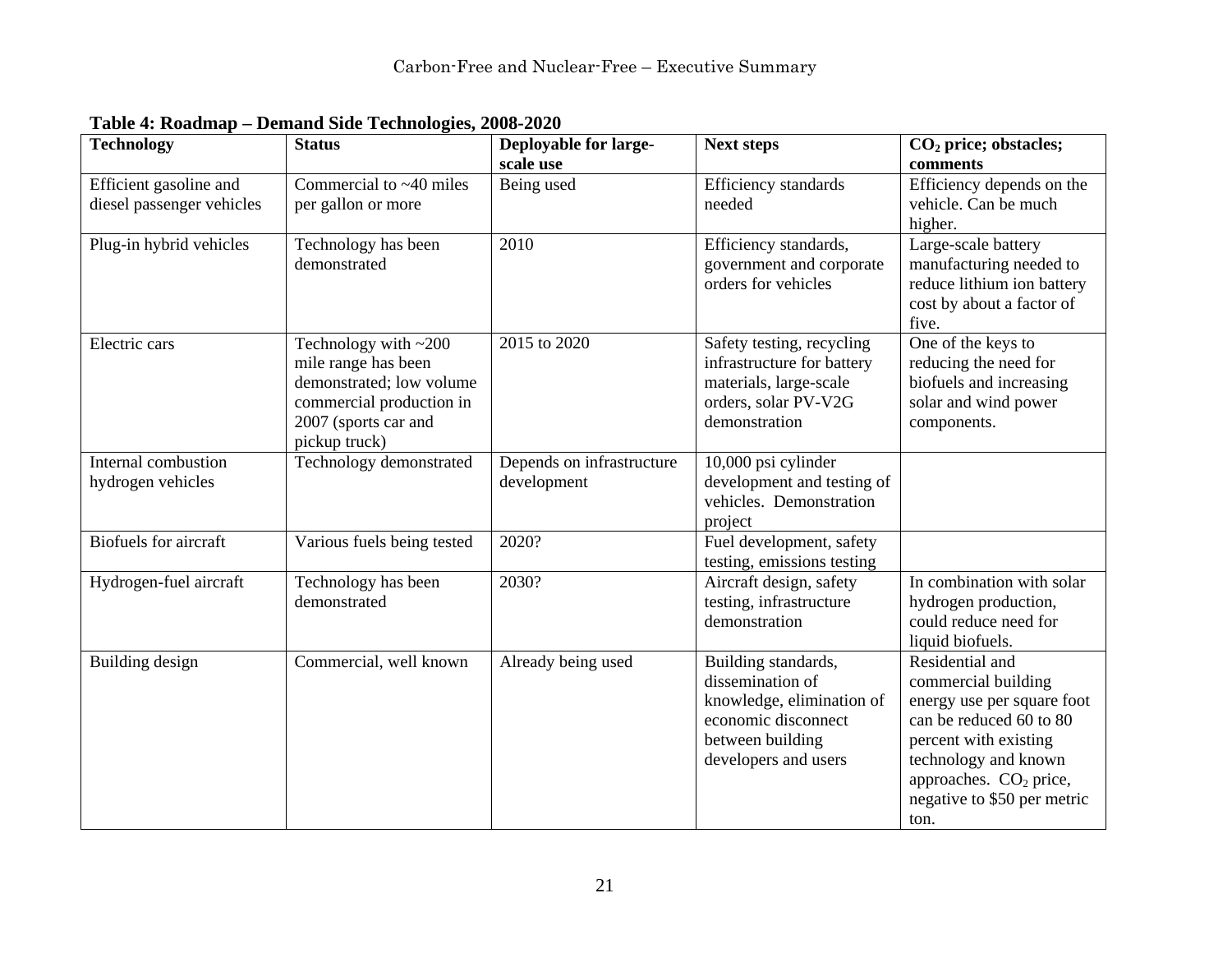| <b>Technology</b>             | <b>Status</b>              | Deployable for large- | <b>Next steps</b>            | $CO2$ price; obstacles;         |
|-------------------------------|----------------------------|-----------------------|------------------------------|---------------------------------|
|                               |                            | scale use             |                              | comments                        |
| Geothermal heat pumps         | Commercial                 | Already being used    | Building standards that      | Suitable in many areas;         |
|                               |                            |                       | specify performance will     | mainly for new                  |
|                               |                            |                       | increase its use             | construction.                   |
| Combined heat and power       | Commercial                 | Already being used    | Building performance         | $CO2$ price negative to <\$30   |
| (CHP), commercial             |                            |                       | standards and $CO2$ cap will | per metric ton in many          |
| buildings and industry        |                            |                       | increase use                 | circumstances.                  |
| Micro-CHP                     | Semi-commercial            | Already being used    | Building performance         |                                 |
|                               |                            |                       | standards will increase use  |                                 |
| Compact fluorescent           | Commercial                 | Being used currently  | Appliance and building       | Negative CO <sub>2</sub> price. |
| lighting (CFL)                |                            |                       | regulations needed           | Mercury impact of disposal      |
|                               |                            |                       |                              | needs to be addressed.          |
| Hybrid solar light-pipe and   | Technology demonstrated;   | 2012 to 2015?         | Government and               | Solar concentrators focus       |
| <b>CFL</b>                    | beta-testing being done in |                       | commercial sector orders     | light indoors; work in          |
|                               | commercial establishments  |                       |                              | conjunction with CFL.           |
|                               |                            |                       |                              | Five-fold cost reduction        |
|                               |                            |                       |                              | needed.                         |
| Industrial sector: examples   | Constant development of    | Various               | Hard cap for $CO2$ with      | Variable. Negative to           |
| of technologies and           | processes                  |                       | annual assured decreases     | possibly \$50 per metric ton,   |
| management approaches:        |                            |                       | and no free allowances       | possibly more in some           |
| alternatives to distillation, |                            |                       | will lead to increase in     | cases. Great potential for      |
| steam system management,      |                            |                       | efficiency                   | economical increases in         |
| CHP, new materials,           |                            |                       |                              | efficiency exists at present    |
| improved proportion of        |                            |                       |                              | costs, since energy costs       |
| first pass production         |                            |                       |                              | have gone up suddenly.          |
|                               |                            |                       |                              | Successful reductions of        |
|                               |                            |                       |                              | energy use indicate that        |
|                               |                            |                       |                              | overall cost will be modest,    |
|                               |                            |                       |                              | with possible reduction in      |
|                               |                            |                       |                              | net cost of energy services.    |

**Table 4: Roadmap – Demand Side Technologies, 2008-2020** (continued)